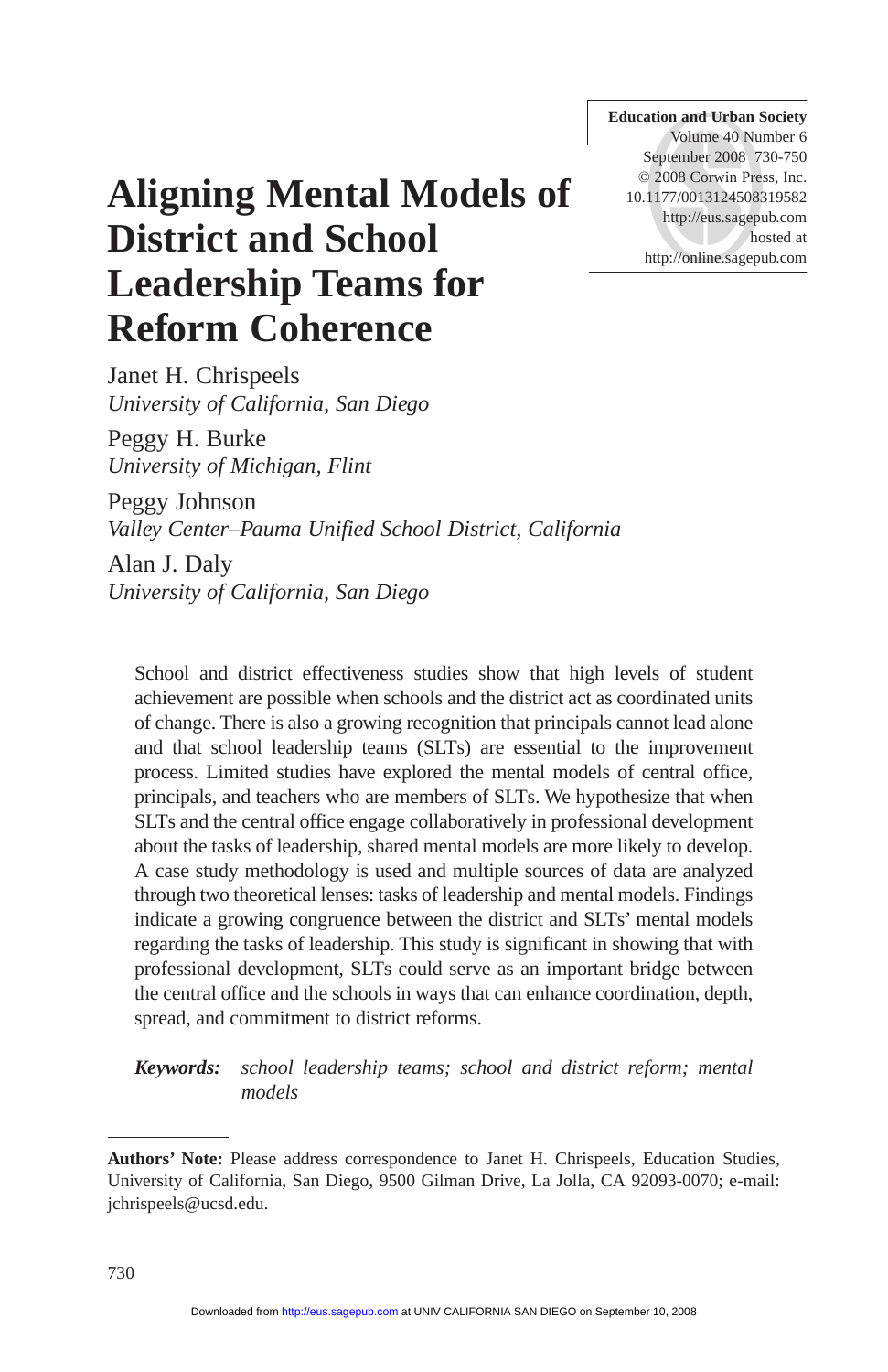Chrispeels et al. / Aligning Mental Models of District and School Leadership Teams 731

## **Introduction and Purpose**

There is growing recognition that the principal cannot lead alone (Smylie, Conley, & Marks, 2002). Marzano, Waters, and McNulty (2005) argue that the complexity of the task and the array of leadership skills required are substantial and beyond the scope of one individual to master. These authors urge that a first priority for principals is to establish a leadership team that works collaboratively to carry out the multifaceted leadership roles needed for effective schooling. However, often leadership teams are established with little discussion of their purpose or formal training or support to fulfill their tasks (Burke, 2004). The purpose of this study is to explore initial and evolving mental models of teacher team members, principals, and central office administrators regarding the tasks of leadership teams as the teams were provided with professional development. By exploring mental models, this study offers the opportunity to understand how leadership teams might be developed to serve as a vital link between schools and the central office and enhance school–district coherence in the process of reform. There is also a need to understand how a match or mismatch of mental models may support or constrain the work of leadership teams. We begin by presenting the literature on schools and districts as units of change and effectiveness. We then discuss the theoretical constructs of leadership tasks (Leithwood, Louis, Anderson, & Wahlstrom, 2004) and mental models (Argyris, 1985, 1993; Senge, 1990) and use these as organizing frames to present the findings. In the discussion, we surface ways in which mental models of school leadership teams (SLTs) shifted as the teams received a year of professional development and the implications of alignment and misalignment in mental models for coherent school reform.

# **Evolving Understanding of the School Improvement Process**

#### **Schools as the Unit of Change**

In the past four decades, the general focus of school improvement has been on the school as the unit of change (Harris & Chrispeels, 2006). Hopkins and Reynolds (2001) in a review of the field of school improvement highlighted three phases in the evolution of school reform efforts during this time period. In the first phase (1960-1970), the federal government channeled funds through local educational agencies to individual schools to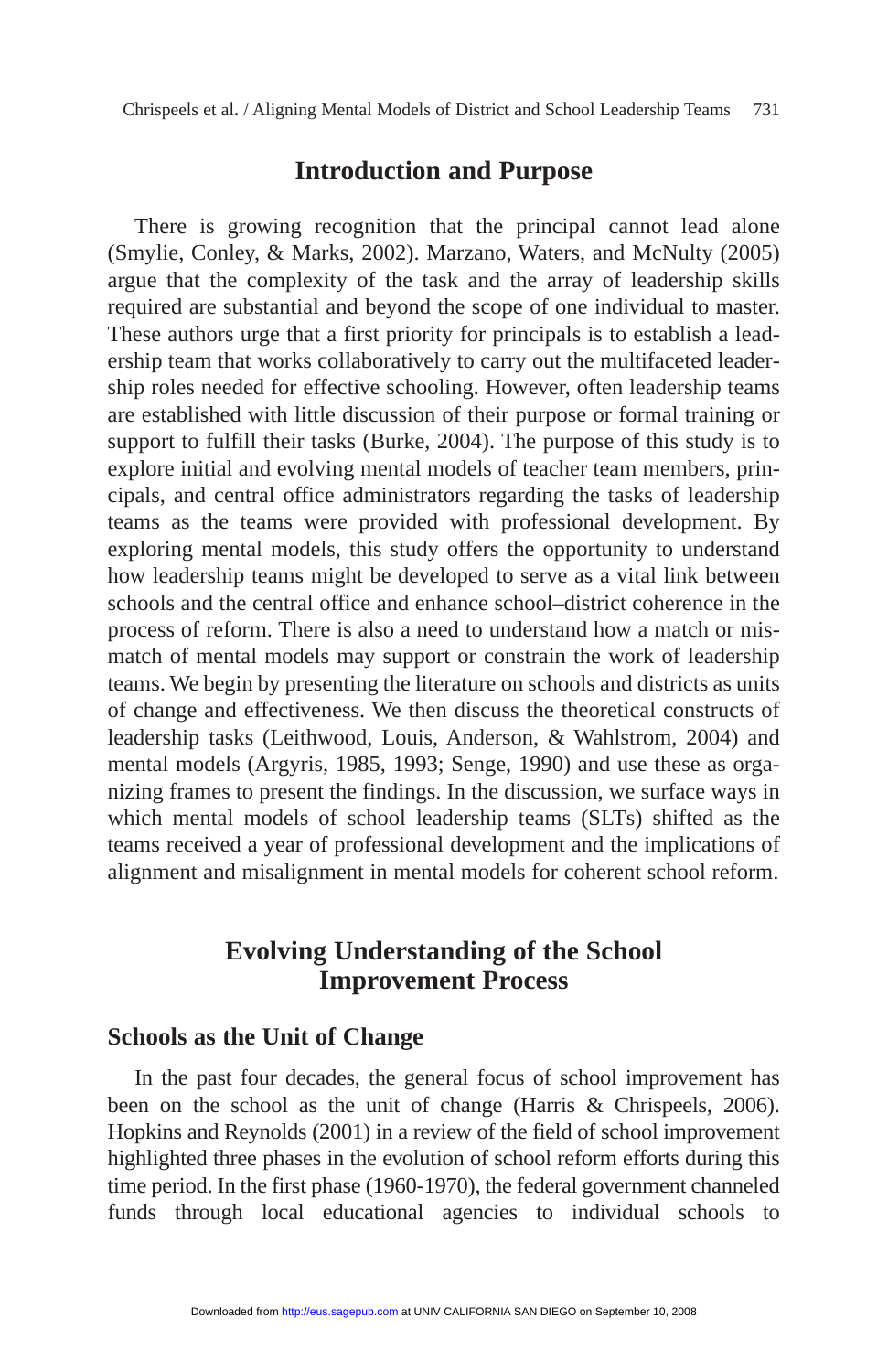support teachers who worked with high needs students, almost bypassing the central office. In the second phase (1970-1999), the school as a whole emerged as a significant factor as research on school and classroom effectiveness work was brought together (Harris & Chrispeels, 2006). This phase surfaced a deeper understanding of critical schoolwide variables that contributed to overall school effectiveness (Edmonds, 1979; Levine & Lezotte, 1990; Teddlie & Stringfield, 1993). In the late 1980s, as educators and policy makers grasped the significance of whole-school reform, a third phase of school improvement and restructuring began. This phase saw a plethora of reform models, such as Accelerated Schools (Levin, 1987), Coalition of Essential Schools (Sizer, 1986), Success for All (Slavin, Madden, Karweit, Livermon, & Dolan, 1990), and School Development Model (Haynes, Comer, & Hamilton-Lee, 1988) to name a few (Stringfield, Ross, & Smith, 1996). These school reform models, which continue to dominate the reform landscape, were designed to bring about significant and substantial changes in operating norms, organizational structures, curriculum and instruction, and relationships between students, teachers, and community. A leadership team of teachers, principal, and in some cases parents often played a key role in implementation. When fully implemented, these models have all shown potential for raising student achievement (Felner et al., 1997; Stringfield et al., 1996). Yet schools often found themselves operating under either school or district conditions that prevented full implementation (Prestine & Bowen, 1993). Furthermore, the models were designed for the individual school, and therefore taking reform efforts to scale was "unexplored" territory.

## **Role of the District in School Reform**

The challenge of scale and the pressing need for increased student achievement in large urban districts ushered in a new phase of school improvement: districtwide reform (Harris & Chrispeels, 2006). In the late 1990s, although most funding for school improvement was still allocated to individual schools, researchers began exploring the district's role in school improvement (Chrispeels, 2002; McLaughlin & Talbert, 2003; Togneri & Anderson, 2003).

These studies identified several consistent findings: setting a clear focus on student learning, aligning curriculum and instruction with identified student needs, using data to guide instructional improvement, and providing coherent professional development necessary for teachers to succeed instructionally. There are many parallels between research on effective schools and effective districts, suggesting an alignment of key variables.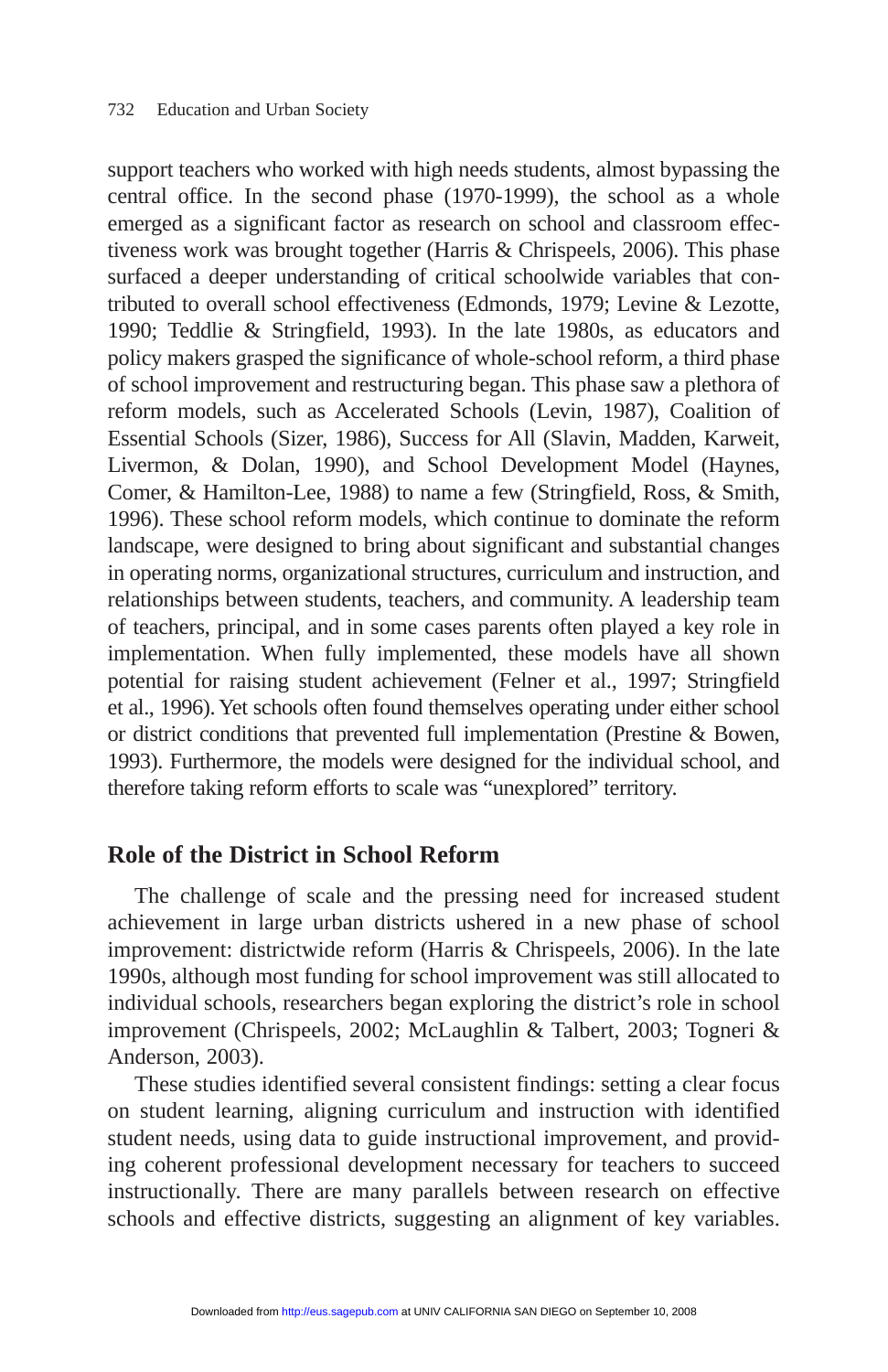These similarities in factors of effectiveness at different levels of the system are not surprising given the school and district together represent a part–whole relationship. District effectiveness factors indicate that a balance is needed between district control and site-level autonomy. However, what is less well understood is how to achieve and sustain that balance. In two studies of San Diego City schools' reform focusing on implementing a systemwide coherent literacy initiative, Darling-Hammond et al. (2006) and Hubbard, Mehan, and Stein (2004) suggested that although gains in student learning had been made, the top–down approach used by the central office could inhibit organizational learning by preventing teacher discretion or flexibility to meet diverse student needs.

Although a district and its schools may share a common focus on improving achievement, they frequently hold different mental models about how this is accomplished. Negotiating potentially competing beliefs of the central office and teachers through the narrow linkage of the principal often leads to limited understanding and lack of coherence in how to achieve goals. This reality indicates a need to explore ways in which school leadership teams might serve as a wider bridge between schools and the central office in the reform process to facilitate the development of shared mental models by teachers within schools and between schools and the central office (Argyris, 1993).

#### **Linking District and School Effects**

Although both district- and school-effects research are significant in helping to explain the structures and processes that contribute to student achievement, little empirical work has explored the linkages between the two that would optimize the functioning of each (Chrispeels & Gonzalez, 2006; Coburn, 2003; Datnow, Lasky, Stringfield, & Teddlie 2007; Lasky, 2005). As Leithwood et al. (2004) argue, "The chance of any reform improving student learning is remote unless district and school leaders agree with its purposes and appreciate what is required to make it work" (p. 7). In particular, few studies have investigated the theories of action or mental models that the central office holds regarding the work of school leadership teams. Agullard, Huebner, Goughnour, and Calisi-Corbett (2005) studied the theories of action of superintendents and effects of these theories when they are shared or not shared by the rest of the central office staff members. They found that the potential to enact more consistent reforms were enhanced when all members of the central office operated with a shared theory of action (Agullard et al., 2005). This study expands on their work by exploring the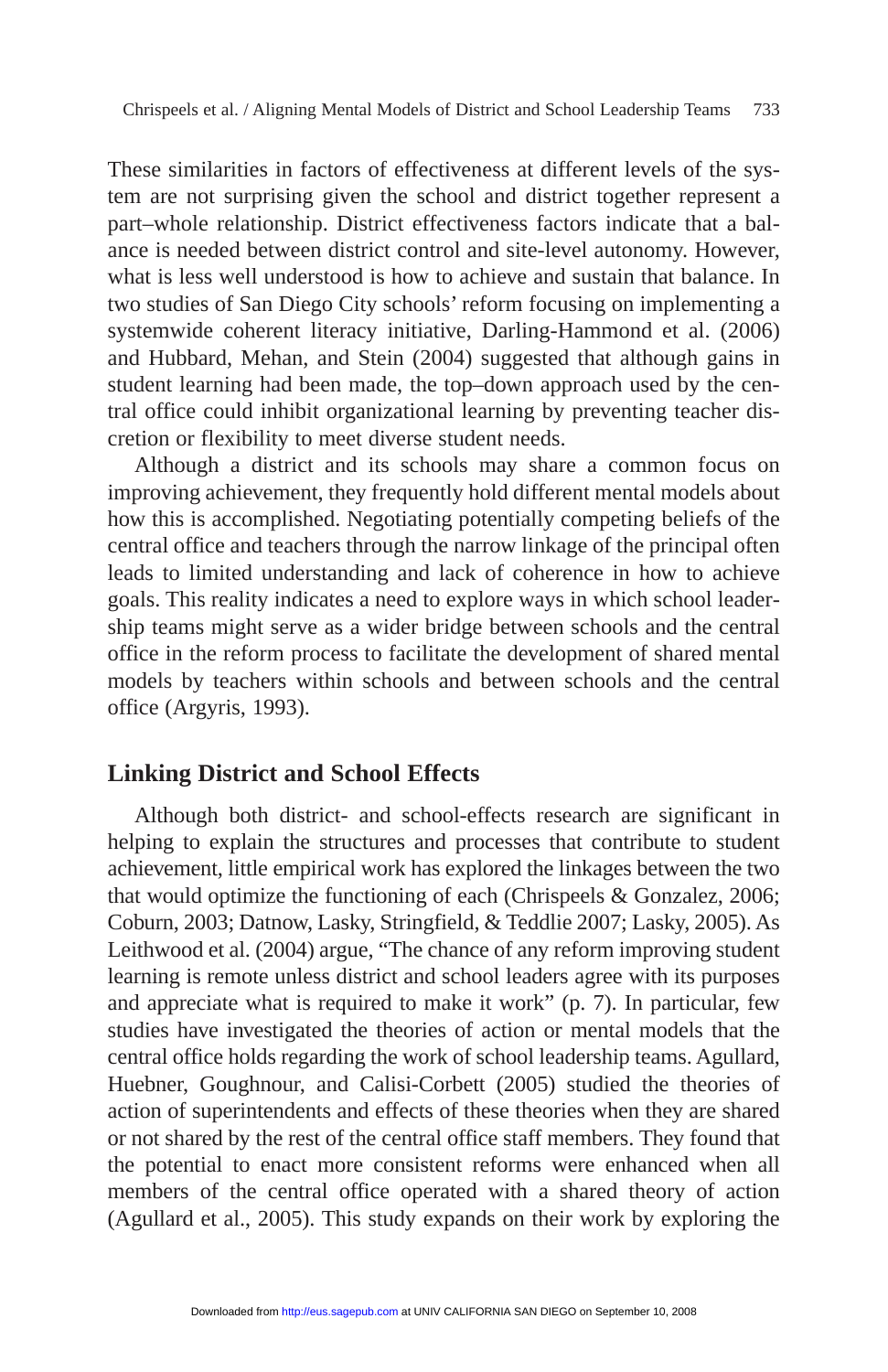theories of action or mental models held by central office and school leadership team members about team tasks for school improvement.

### **Theoretical Constructs**

The framework of Leithwood et al. (2004) regarding the four primary tasks of leadership—setting direction, developing people to build organizational capacity, redesigning the organization, and leading for social justice informed the design of the professional development intervention as well as guided data analysis. Although these key instrumental tasks were presented in reference to those in formal leadership roles, we interpret that they are equally applicable to SLTs, which have been established as part of a system of distributed leadership (Spillane, 2006). Therefore, we hypothesize that the greater the congruence of perceptions between central office and school leadership teams regarding these leadership tasks, the more effective the leadership teams will be in achieving organizational goals.

A second theoretical construct draws on the work of mental models as articulated by Senge (1990). "*Mental models* are deeply ingrained assumptions, generalizations, or even pictures or images that influence how we understand the world and how we take action" (Senge, 1990, p. 8). According to Leithwood et al. (2004), they also "serve as guides to making both big and little decisions," and "present constraints because they are the first screen through which new information must pass" (p. 76). Although mental models generally are considered at the individual level, we argue that mental models can also operate at a team or group level over time as members continue to work together. For purposes of this study we are interested in the aggregate perspectives that emerged over a year from the teacher team members, principals, and central office staff that seemed to be guiding their actions.

Senge, Kleiner, Roberts, Ross, and Smith (1994) contend that mental models often reflect undisclosed assumptions and images that exist below the surface and lead to different interpretations of the same evidence, decreasing the potential for organizational coherence. Because a key component of both school and district effectiveness is coherence, it is critical to explore how coherence may be supported or undermined by differing mental models of the leadership tasks of teams. Furthermore, members of an organization tend to advocate their position, evaluate others' positions, and attribute causes (Argyris, 1993). These attributions and evaluations may be more dysfunctional if there are no shared mental models, yet it is often difficult to share mental models because they are unrecognized. A hypothesis guiding this study is that the more widely mental models are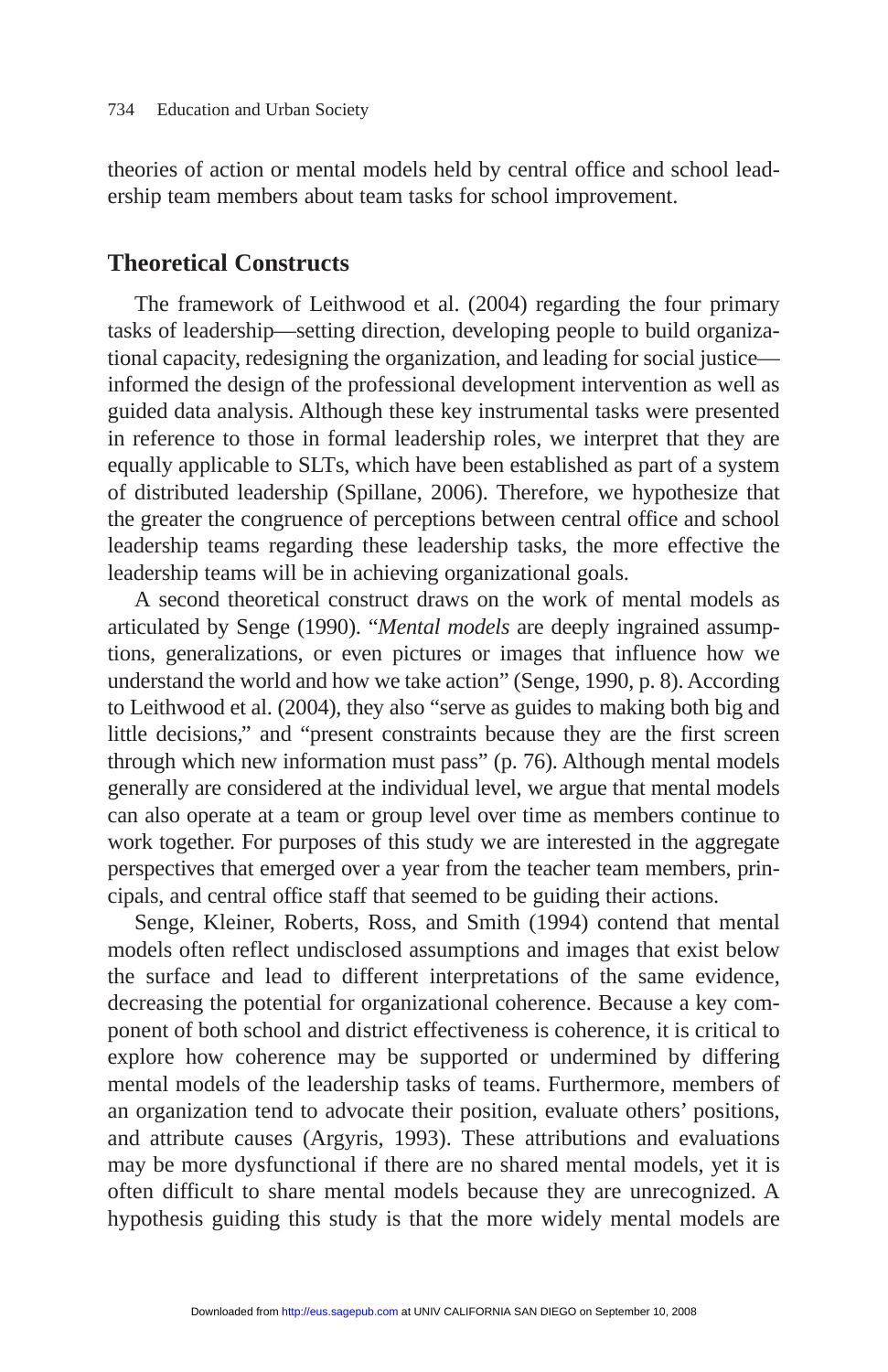shared, the more easily information and ideas can be shared and acted on in ways that increase system coherence (Agullard et al., 2005; Argyris, 1993).

# **Methods**

To address the research questions, we used a case study design (Yin, 2003) as it both captures the complexity of relationships and allows for deeper examination of the central office and SLT perspectives. The specific research questions that guided this study are as follows.

- What is the mental model held by each of the key players (central office, principal, and leadership team members) regarding tasks of school leadership teams in the process of school improvement?
- In what ways do similarities and differences in mental models of leadership tasks influence the potential of SLTs to serve as a bridge between the central office and school sites engaged in the process of reform?

#### **Context of the Study**

The study involves one K-8 school district in southern California that serves 19,654 students in 19 elementary and 5 middle schools and 1 special needs center. The California Department of Education (CDE) classifies the district as an urban fringe of a large city because the student population demographic reflects more of an urban area. The ethnic and linguistic diversity of the district includes Hispanic (64%), White (27%), African American (3%), Asian (3%), Filipino (2%), American Indian (0.5%), and Pacific Islander (0.4%). In 2005-2006, 8,638 students (44%) were classified as English Language Learners and 11,571 (59%) received free or reduced-price lunch. In 2006-2007, the district was in its 2nd year of failing to make Adequate Yearly Progress (AYP) in English language arts and math for English learners (ELs) and students with disabilities (source: CDE, 2006).

*Leadership team professional development context.* Five elementary schools agreed to participate with four other school districts in a national study entitled Effective Schools for the 21st century (ES21; Lasky et al., 2005). Table 1 summarizes the demographic and achievement data for each school participating in the professional development intervention. In each study district, schools were paired with similar schools matched by demographics and prior achievement. One school from each pair was randomly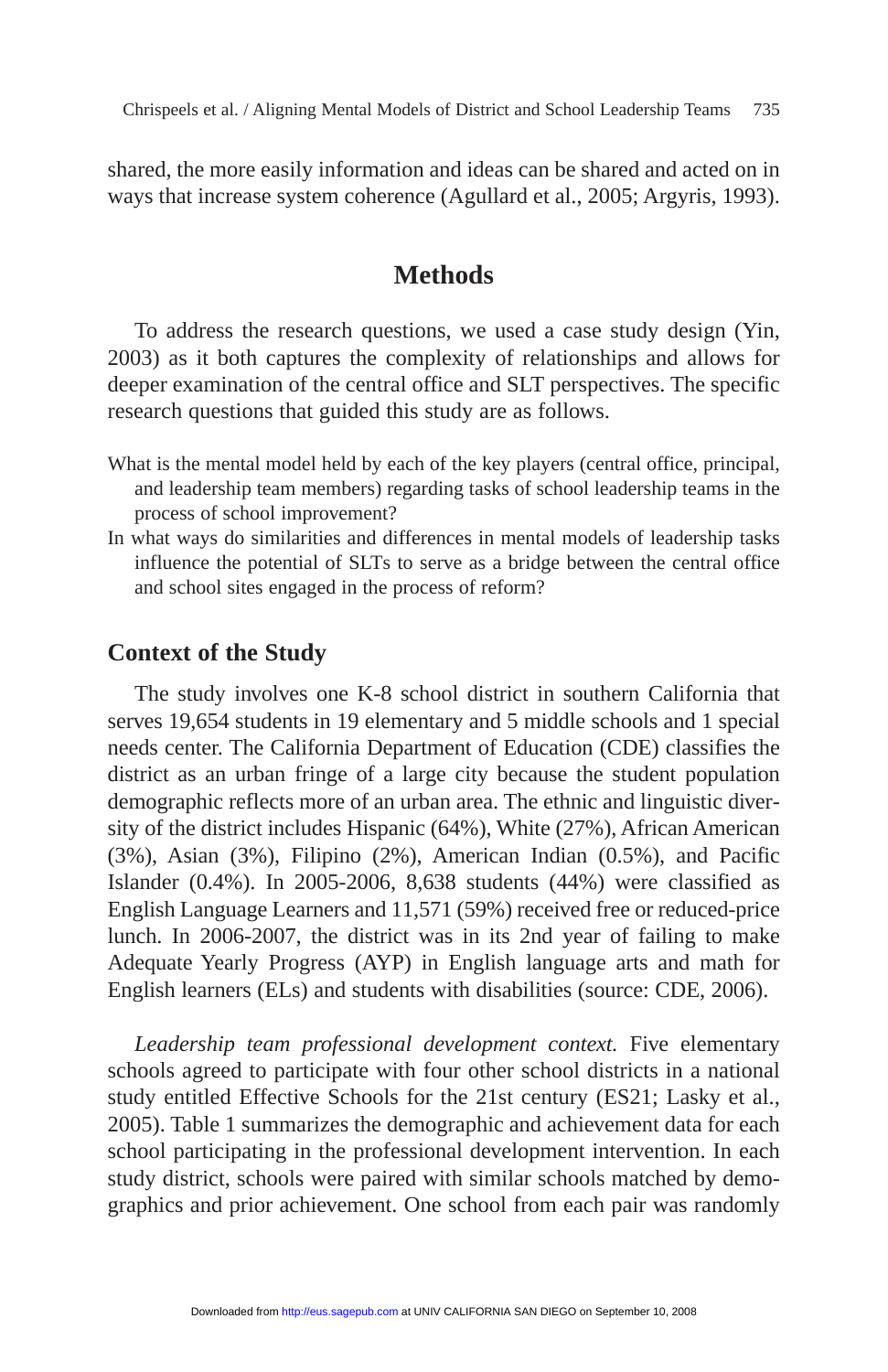selected to participate in 3 years of professional development for their leadership teams. A district liaison was assigned to work with the professional developers and the leadership teams. In this case district, the SLTs are composed predominantly of teachers who represented each grade level, the principal, and in two cases support staff members. The SLTs ranged in size from 10 to 15 members. The teams have completed the 1st year by participating in six full-day professional development sessions. The professional development was based on effective-school correlates and team development processes and informed by strengths-based inquiry (Daly & Chrispeels, 2005), high-reliability organizations (Stringfield, 1995), and high-quality learning-focused grade-level work (Chrispeels, Andrews, & Gonzalez, 2007). It was designed to help each SLT become a guiding force in developing what Marzano et al. (2005) call a purposeful community able to use its assets to accomplish goals.

#### **Data Collection and Analysis**

We drew from a variety of data sources, including 45 individual interviews of leadership team members (fall of 2006), five principals (fall of 2006 and spring of 2007), the superintendent and six central office staff members (winter of 2007), a brief survey of team tasks given to SLTs and six central office staff members (winter of 2007), two focus groups of SLT members at each school (spring of 2007), and six observations of SLT seminars. In addition, we reviewed professional development documents and evaluations collected at the end of each SLT seminar.

Three researchers independently coded the interview and focus group data using the four leadership tasks (Leithwood et al., 2004) as an overall framework. As data were coded, subthemes emerged relevant to the tasks that illuminated the mental models held by teacher members, principals, and central office personnel. There was high interrater reliability, and any differences were resolved through discussion. Through constant comparative analysis of teacher team members, principals, and central office staff, similarities and differences were noted. Triangulation of data and member checking were carried out to develop data trustworthiness. For example, 4 months after interviews were conducted regarding the tasks of leadership teams, responses were incorporated into a brief survey and redistributed to team members to reassess at this point in time how important they felt these tasks were and how frequently the team engaged in them. The same survey was given to six central office staff members, allowing for comparison of mental models.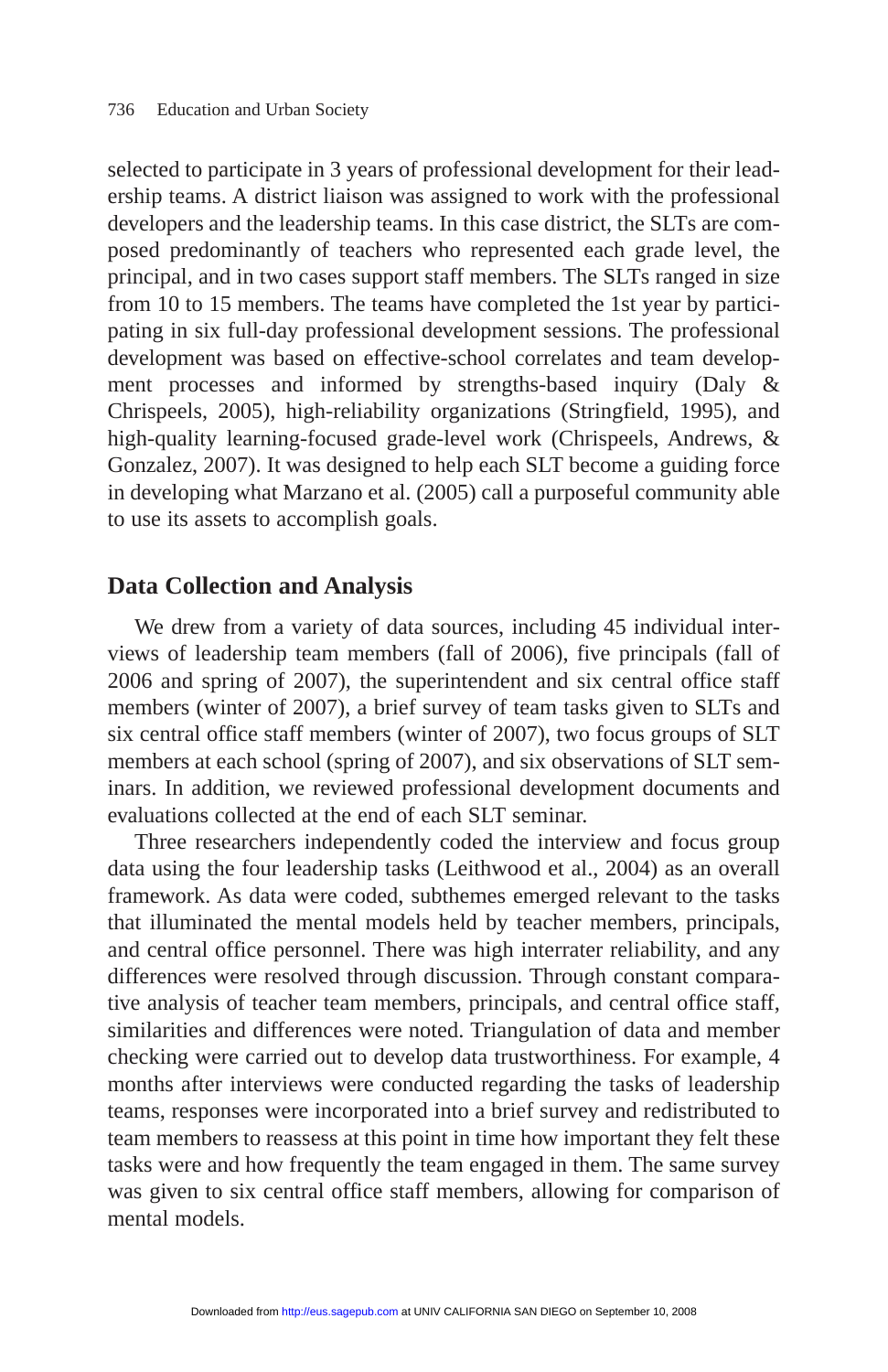|                                            |            |                                                                                                                                                                                                                                                                                                                                                                                                                 | Demographic Data of Participating Schools<br>Table 1 |                     |                  |                                            |         |
|--------------------------------------------|------------|-----------------------------------------------------------------------------------------------------------------------------------------------------------------------------------------------------------------------------------------------------------------------------------------------------------------------------------------------------------------------------------------------------------------|------------------------------------------------------|---------------------|------------------|--------------------------------------------|---------|
| School<br>$(K-5)$                          | Enrollment | Ethnicity                                                                                                                                                                                                                                                                                                                                                                                                       | Reduced-Price<br>or Free Lunch                       | Learners<br>English | <b>API Score</b> | Met AYP (Language Arts<br>and Mathematics) |         |
| (Non-Title 1)<br>School A                  | 840        | 68% Latino 20% White<br>12% Other                                                                                                                                                                                                                                                                                                                                                                               | 62%                                                  | 49%                 | 706              | No (EL)                                    | Yes     |
| (Non-Title 1)<br>School B                  | 729        | 22% Latino 64% White<br>14% Other                                                                                                                                                                                                                                                                                                                                                                               | 12%                                                  | 13%                 | 883              | Yes                                        | Yes     |
| School C                                   | 789        | 70% Latino 24% White<br>6% Other                                                                                                                                                                                                                                                                                                                                                                                | 65%                                                  | 46%                 | 759              | Yes                                        | Yes     |
| Reading First)<br>Title 1, PI,<br>School D | 764        | 84% Latino 10% White<br>6% Other                                                                                                                                                                                                                                                                                                                                                                                | 80%                                                  | 65%                 | 657              | Yes                                        | No (EL) |
| School E                                   | 761        | 7% African American<br>59% Latino 24% White<br>10% Other                                                                                                                                                                                                                                                                                                                                                        | 55%                                                  | 44%                 | 707              | and Sp Ed)<br>No (EL                       | Yes     |
|                                            |            | Note: API = Academic Performance Index, a state measure of academic growth from year to year; AYP = Annual yearly progress computed using state<br>formula agreed to by federal government to measure percentage proficient in language arts and mathematics; PI = Program improvement classifica-<br>tion for failure to meet AYP for 2 years in a row; $EL = English learner$ ; $Sp Ed = special education$ . |                                                      |                     |                  |                                            |         |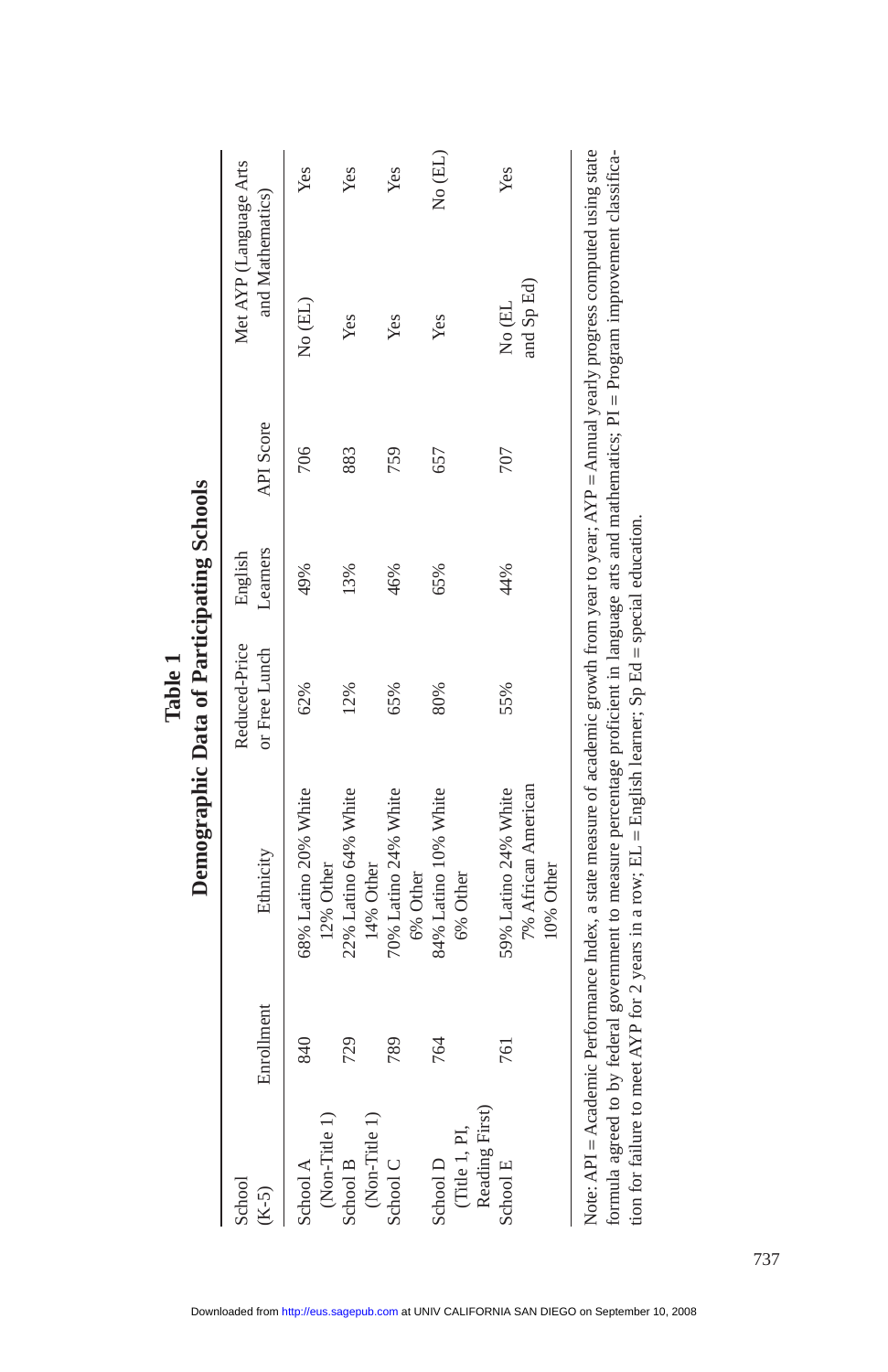# **Findings: Mental Models of School Leadership Team Tasks**

#### **Setting Direction**

As the words imply, this task involves generating a sense of shared purpose and goals through "creating high performance expectations, monitoring organizational performance, and promoting effective communication throughout the organization" (Leithwood et al., 2004, p. 9). Two subthemes emerged relevant to this task: shared purpose and goal setting and serving as communicators.

*Shared purpose and goal setting*. Unanimously across the schools, team members and their principals expressed that raising student achievement was the most pressing issue facing their schools and district. However, at the time of the first interviews, neither expressed a shared mental model regarding the task of *setting direction*, especially in terms of raising student achievement. In contrast, the central office explicitly stated that the task of the SLT was to improve student learning.

As the professional development seminars continued, the SLTs' mental models evolved regarding this task. The catalyst for the shift in their mental model seemed to be the adoption of a focus goal (termed ACE goal) during the second ES21 seminar. All teams adopted a short-term goal using seminar-generated self-study data. Two chose improving home–school relations, two focused on identifying the best instructional practices of their teachers to share schoolwide, and one selected developing an agenda to guide gradelevel team meetings. As one teacher (School B) said, "I see the role of our leadership team at our school taking our ACE goal . . . best practices from teaching" and making sure that strength is shared.

The first interview data indicate that 35% of the teacher members spread across all the schools perceived that the team had a role in decision making. As the teams gained an understanding of their task of setting direction, more began to see their role as making decisions, which, as one member stated, "is kind of a new thing" (School C). This shift in mental models brought the teacher team members in alignment with their principals, who from the beginning saw the team as decision makers. One principal defined *team* as "a school leadership team [where] there is a back-and-forth kind of collaboration [and] decision making" (School B). Another stated, "[These] are the leaders who can really motivate, influence other members based on the decisions that are being made within the SLT" (School E). Only two of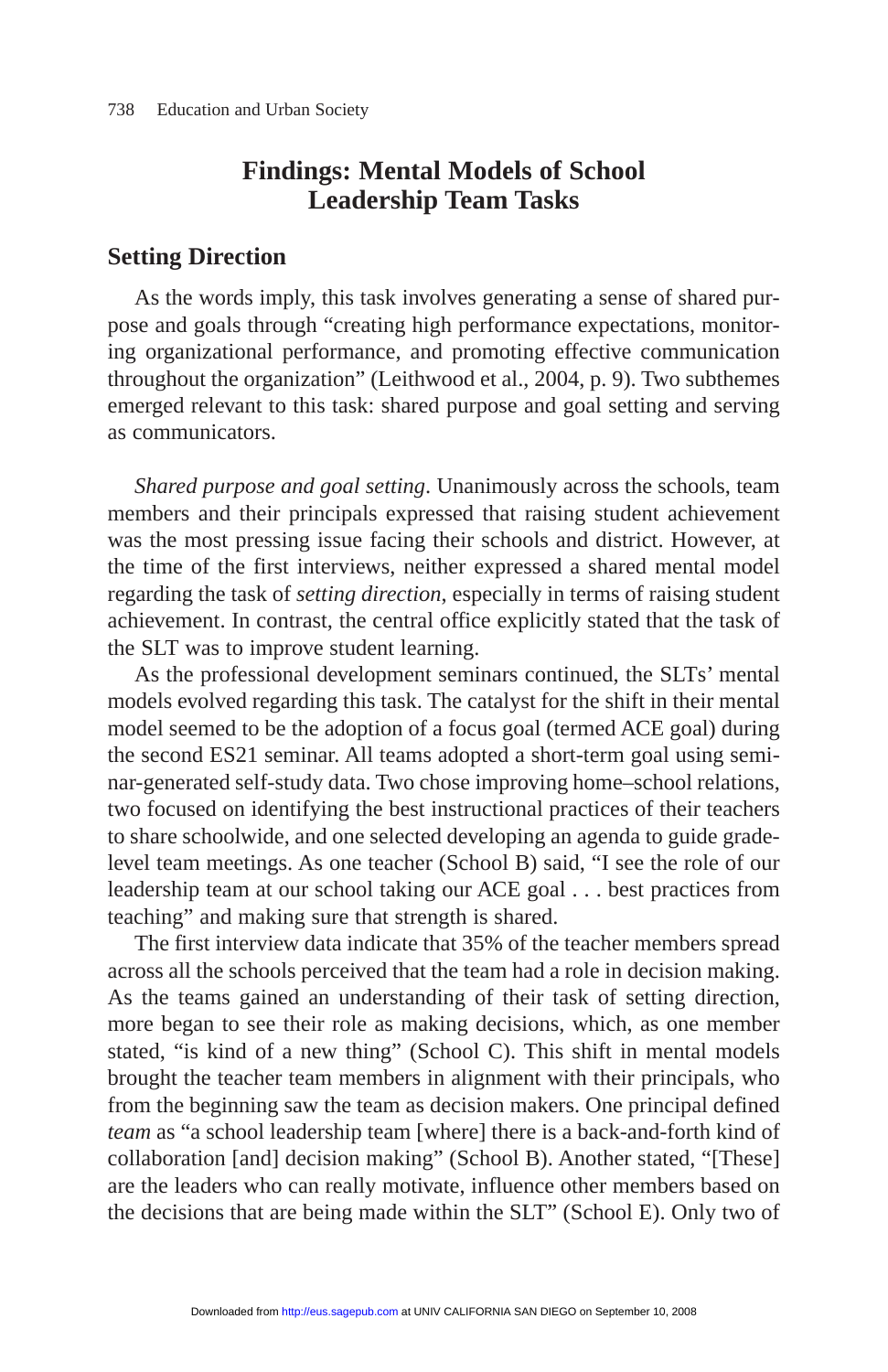Chrispeels et al. / Aligning Mental Models of District and School Leadership Teams 739

the six central office staff members perceived the teams as having a decision-making role.

*Serving as communicators*. The divergence in views regarding the task of developing a shared purpose and goals was not found in regard to the task of communication. Across all teams, members unanimously agreed communication was their primary task, one that was a critical component of setting direction (Leithwood et al., 2004). Many described it as serving as the "go between," "sharing information from the principal with their respective grade-level team members" and "gathering input from colleagues" that would be presented at the next team meeting. Principals concurred that a critical task of the team was to facilitate communication with their gradelevel colleagues. Principal A described the team's task this way: "The role of the site leadership team is really to get information out there. . . . And so each leader represents their grade level and they will come back and share information they gather with other members of the leadership team." Central office administrators also indicated that the facilitation and communication tasks of the SLT were critical. Most of the administrators agreed with the one who said, "They're the key communicators."

## **Developing People**

In discussing the practices of this leadership task, Leithwood et al. (2004) highlighted actions such as "offering intellectual stimulation, providing individualized support and providing appropriate models of best practice and beliefs considered fundamental to the organization" (p. 10). Two subthemes emerged through the data analysis in regard to this leadership task: (a) facilitating grade-level meetings and (b) modeling best practices. Before discussing these, it is important to note that the principals were unanimous in stating that they saw the development of their leadership team as an important task that had been accomplished in the 1st year, and that with the capacity building provided by ES21 their teams were beginning to move toward fulfilling the *developing people* leadership task. Teacher team members agreed with the principals and indicated that developing team norms and understanding team roles such as facilitator, timekeeper, process observer, and recorder had been important steps in their development and enhanced their ability to lead their grade levels. They also reported that the opportunity to get to know each other's strengths, explore beliefs, and work together away from their school site had facilitated their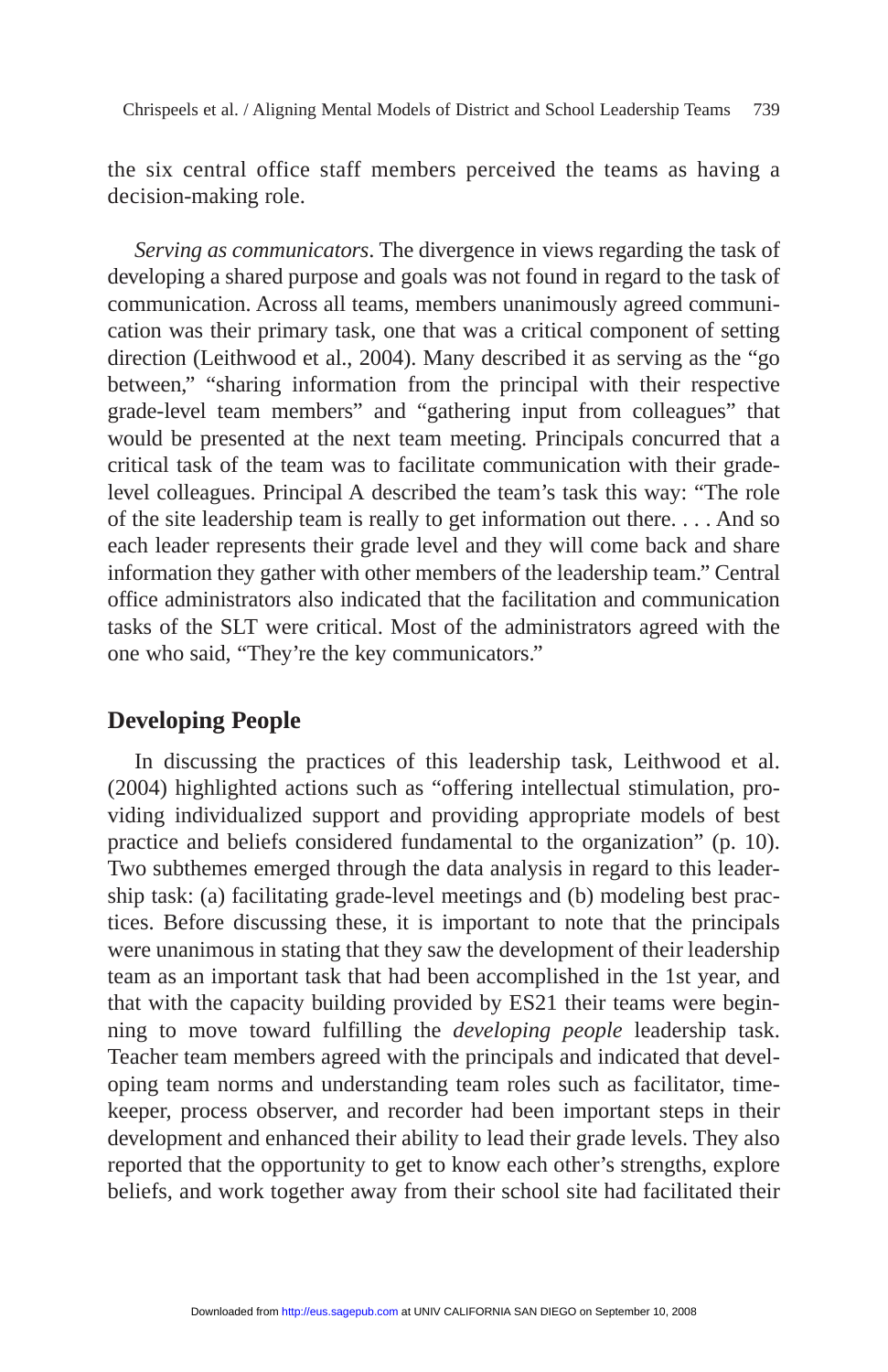bonding and development as a team. The data indicated that through the ES21 seminars, across all teams, members were gaining a shared mental model of what it meant to be a leadership team. The district liaison also acknowledged a shift in her thinking when she stated, "The influence for me has been seeing a greater importance of what school leadership teams can be . . . having a more rapid impact on change, if you understand how to really facilitate and work with the SLT." Other central office staff did not seem to share this perspective at the time of the interviews.

*Facilitating grade-level teams*. All three groups of key players agreed that working as grade-level leaders was a major leadership task. One central office member stated: "Their role would be to take the information that is coming to them . . . and work in grade levels." As the team members across all the schools developed their leadership skills, they in turn used these to facilitate grade-level meetings. As one team member stated, "We are facilitators at our grade level" (School C), and another said, "The [school leadership] team acts as a guide to keep the grade level on target" (School A). In addition, SLT members indicated they led their grade levels to "score writing together," discuss the "90/90/90 study" (Reeves, 2000), and examine student work to prepare for a lesson study. As summed up by one principal, "So they're working with their colleagues each and every day . . . sharing ideas and thoughts" (School A). Another added, "Everybody is building capacity in each other and in themselves as a grade level" (School B).

*Modeling best practices and coordinating professional development*. There was much less convergence in mental models in regard to modeling best practices. Initially across all schools, only seven teachers specifically mentioned modeling best practices as one of their tasks. Two leadership teams, however, chose modeling best practices (e.g., identifying instructional skills of staff members and finding ways to share with other teachers) as their ACE goal during the second SLT seminar. In March, when team members and the central office were surveyed regarding team tasks, the overwhelming majority of central office staff members, principals, and teachers saw modeling best practices as an important task, indicating the emergence of a new mental model. However, there was limited evidence that teacher team members were ready to act on their beliefs (i.e., although 80% of SLT members said modeling best practices is important, only 20% said they were frequently doing it).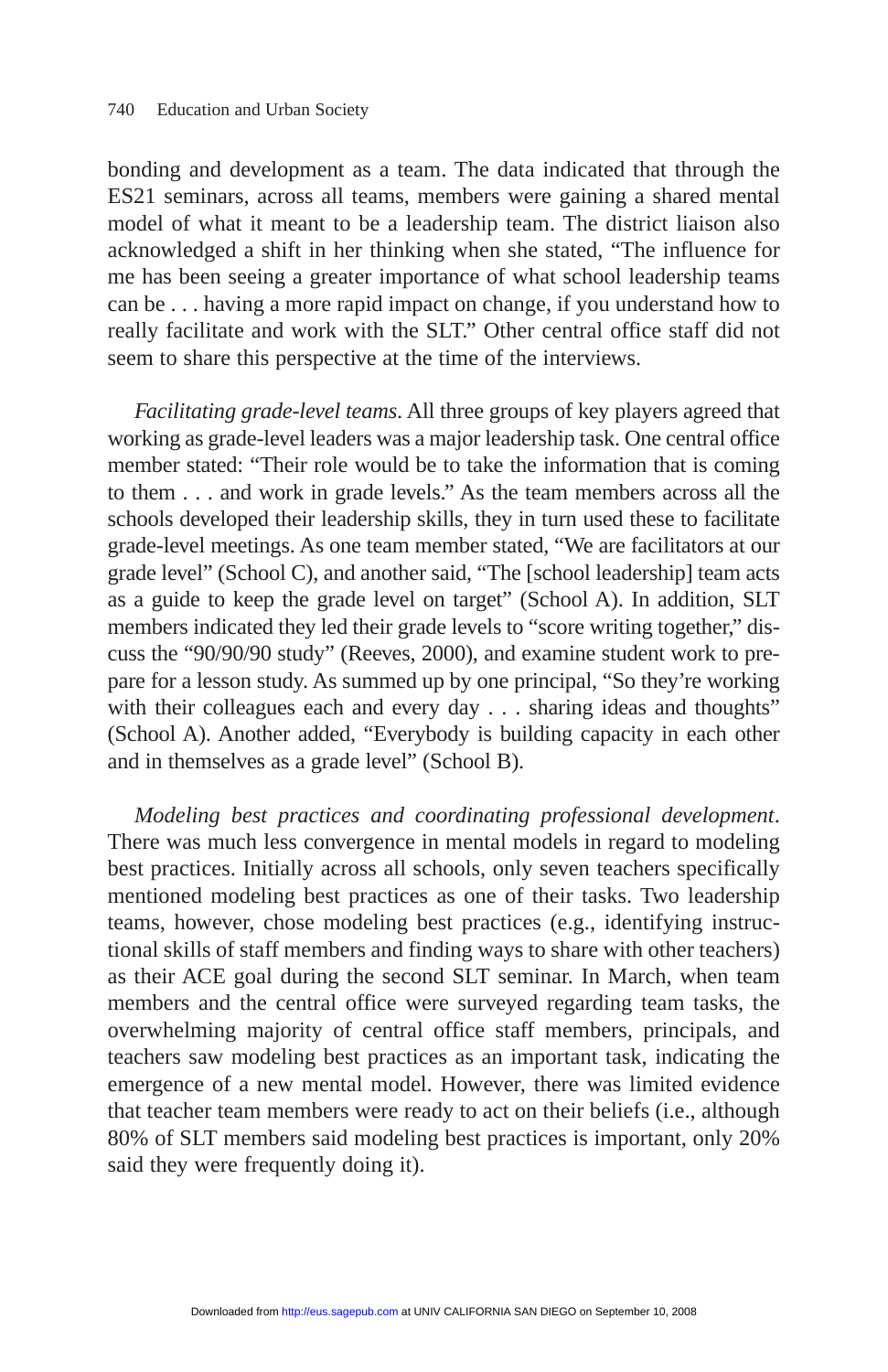#### **Redesigning the Organization**

This task as conceptualized by Leithwood et al. (2004) is focused on "redesign of organizational cultures and structures to facilitate the work of organizational members, and that the malleability of structures should match the changing nature of the school's improvement agenda" (p. 10). In the initial (October) interviews across all schools, only three teachers mentioned redesigning the organization as part of their tasks. However, in the survey administered 4 months after the start of ES21, all SLTs indicated it was very important (ranging from 77 to 100% respondents across the five schools) and in all but one school, the majority of members (60-77%) indicated that it was a practice they were engaging in frequently. This shift in perspectives could be expected as the SLTs reported that they were learning how to work as a team and were engaging with their colleagues as grade-level leaders. Two subthemes were identified that capture the nature of the redesign work: (a) supporting collaborative processes and (b) implementing technology for gathering and using data.

*Supporting collaborative processes*. By the end of the 1st year, principals and teacher team members agreed that developing collaborative processes first in the SLTs and then in grade-level teams to address school and student needs was an important redesign outcome. Undertaking these changes seemed to modify organizational structures (Schools A, B, C, and E). For example, School C teachers shared that the previous principal had a leadership team but he made all the decisions, whereas now they felt they had a role in the decision-making process. Even School D, which had worked for 2 years in teams with a coach prior to start of the ES21 project, acknowledged learning new leadership skills that were allowing the school to refine grade-level meetings and spread leadership beyond the coach (field notes, January 29, 2007). All five principals agreed with teacher team members that having a "strong, inclusive, and cohesive leadership team representing all the grade levels, where opinions could be expressed openly and input was respected," was an important redesign that had occurred at their schools. These findings illustrate that small refinements in existing practices can lead to improvements in student learning (Chrispeels et al., 2007) and captures Leithwood et al.'s (2004) concept of creating flexible structures.

Central office staff indicated that it was particularly important for teachers to collaborate in "data-driven instructional conversations with grade-level colleagues; integrating components from the district provided professional development." Although wanting collaboration, the central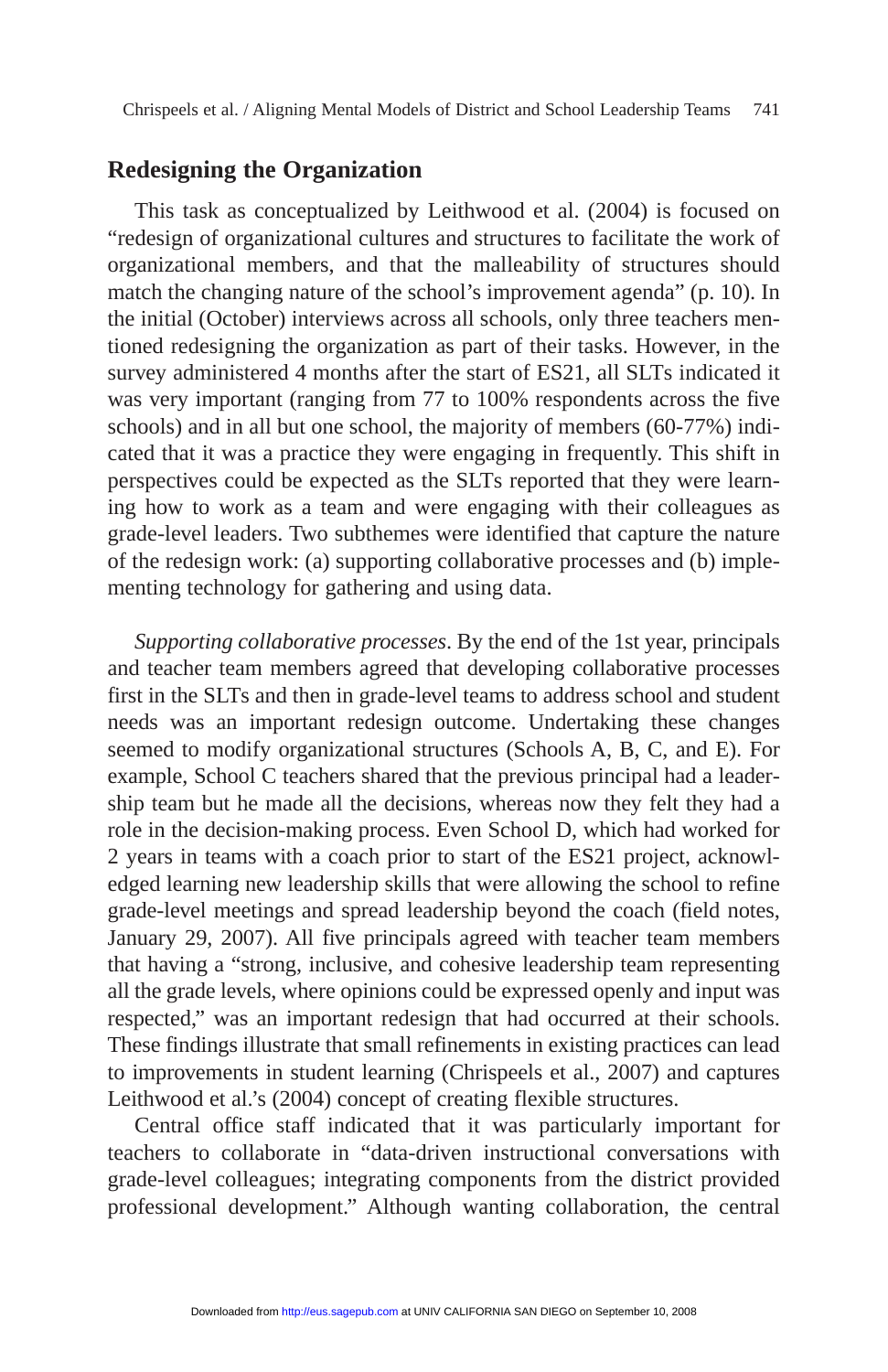office did not articulate a mental model of the need to develop leadership and collaborative skills. As one administrator acknowledged, "We don't train leadership teams."

*Implementation of technology for gathering and using data*. The district's recent implementation of Edusoft, the technology for scoring benchmark assessments, and the development of the benchmarks represented systemwide structures that team members and principals recognized were reshaping the practices and culture of the schools. Across four teams, members expressed both support and frustration with the increased focus on testing and the Edusoft system. Several members recognized the value of continuous assessment for knowing their students' achievement levels and sorting them into flex groups. However, more than half the teacher members in schools A, B, C, and E expressed concerns that although data were being collected, there was no time to accurately analyze the data and reteach. One summed up the opinion of many saying, "We're just test administrators." In contrast, School D's SLT, which as a Reading First school had been doing 6-week assessments for 3 years in grades K-3, did not express these same concerns. Three of the five principals understood that looking at the data was important but agreed with teacher members that they were experiencing data overload. They all agreed that grade levels needed to learn how to discuss and use the data to set growth targets, as School D's SLT and grade levels were already doing. The central office was less ambivalent in their support for Edusoft and the testing regime that was being implemented, with all agreeing that looking at data was priority work for the team. Their mental model seemed to reflect a strong technical focus.

### **Leading for Social Justice**

According to Leithwood et al. (2004) and Leithwood and Reihl (2003), a *leading for social justice* agenda explicitly addresses the needs of students who have been underserved by schools, especially low-income children who are ELs. They also argued that paying attention to the racism that exists in schools both structurally and in teacher beliefs is essential. The designation as a Program Improvement district brought these social justice issues to the foreground. In the October interviews, 80% of teachers interviewed recognized that meeting the needs of ELs was a critical issue facing the district. Nevertheless, across the five schools only a few teacher team members initially mentioned it as a priority for the leadership team's work. The teacher members seemed to define the problem as "our population . . . our struggle,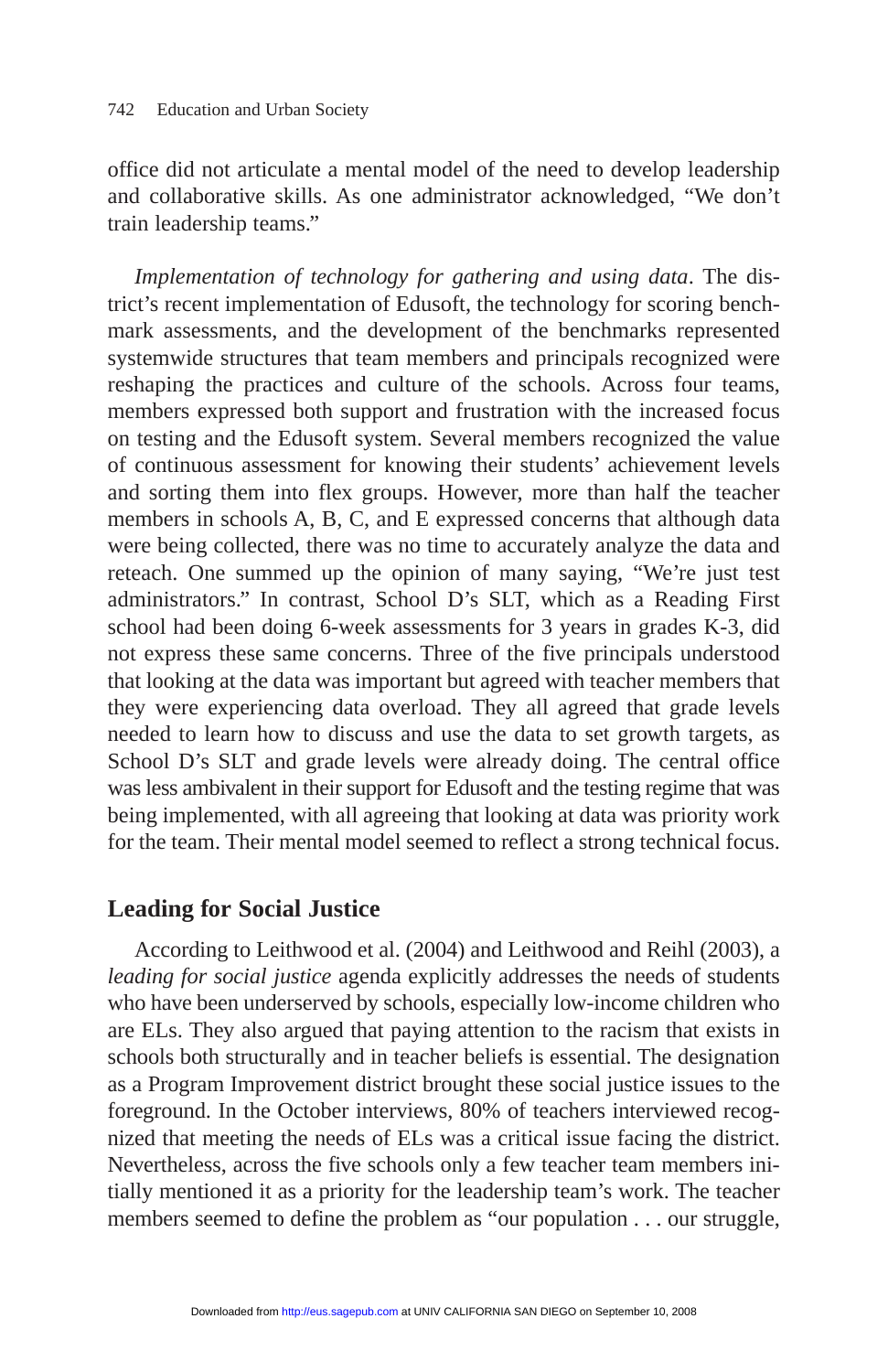it's the English language learners." Another added, "It's a whole lot easier to teach a little class of English-speaking students than it is to handle an entire class of second-language students." A shared concern across all schools was the new districtwide focus on testing and the "pacing guides," "being fair to the students," "giving them time to be kids," and "having enough time to do everything that seems to be needed" such as PE or art. In addition, the team members assumed that the primary mental model guiding the central office was testing and raising achievement. As one member stated, "The first issue on everyone's mind is test scores—the performance of students." These concerns did not initially translate into direct team action; however, as the year progressed both survey and focus group interview data indicate the teams began to use assessment data more systematically to look at English-learner (EL) student learning needs. School D was featured at one of the ES21 seminars so that other teams could learn how they had been trained through Reading First to use 6-week assessment data to guide team and grade-level actions to meet the needs of EL students. The openness to this presentation and ongoing cross-school conversations suggest an evolving SLT mental model about addressing a pressing social justice need (ES21 Seminar field notes, January-June 2007).

Principals were unanimous in understanding that finding ways to help ELs be more successful was a critical task for their teams. One principal captured this concern by stating, "They [SLTs] look at their data and they are seeing that many of our students are stuck, our English learners" (School E). Principals with a broader perspective recognized that although the data had helped their SLTs realize that their ELs were stuck, they also saw that their staff members were struggling to cope with the new Edusoft technology, the increased number of assessments, and time demands for entering data and reteaching. As one principal stated, "Well, my understanding is that they are expecting the teachers to effectively be able to disaggregate and look at the data and decide where students need remediation . . . so that that child will, on the next assessment, be improved. But that's easier said than done." (School B).

The superintendent acknowledged that putting in the pacing guides, benchmark assessments, and Edusoft had been a lot to do in 1 year, yet indicated that this level of change was needed to improve student learning and move the district out of program improvement. One administrator captured the superintendent's urgency, saying, "It is not acceptable to only have 20% of your kids at proficiency." Another administrator added, "So there has to be equal access for all kids no matter what levels of literacy they have. . . . And with the core curriculum, there are so many ways to enhance the teaching and learning for all the different levels of kids." These quotes suggest the central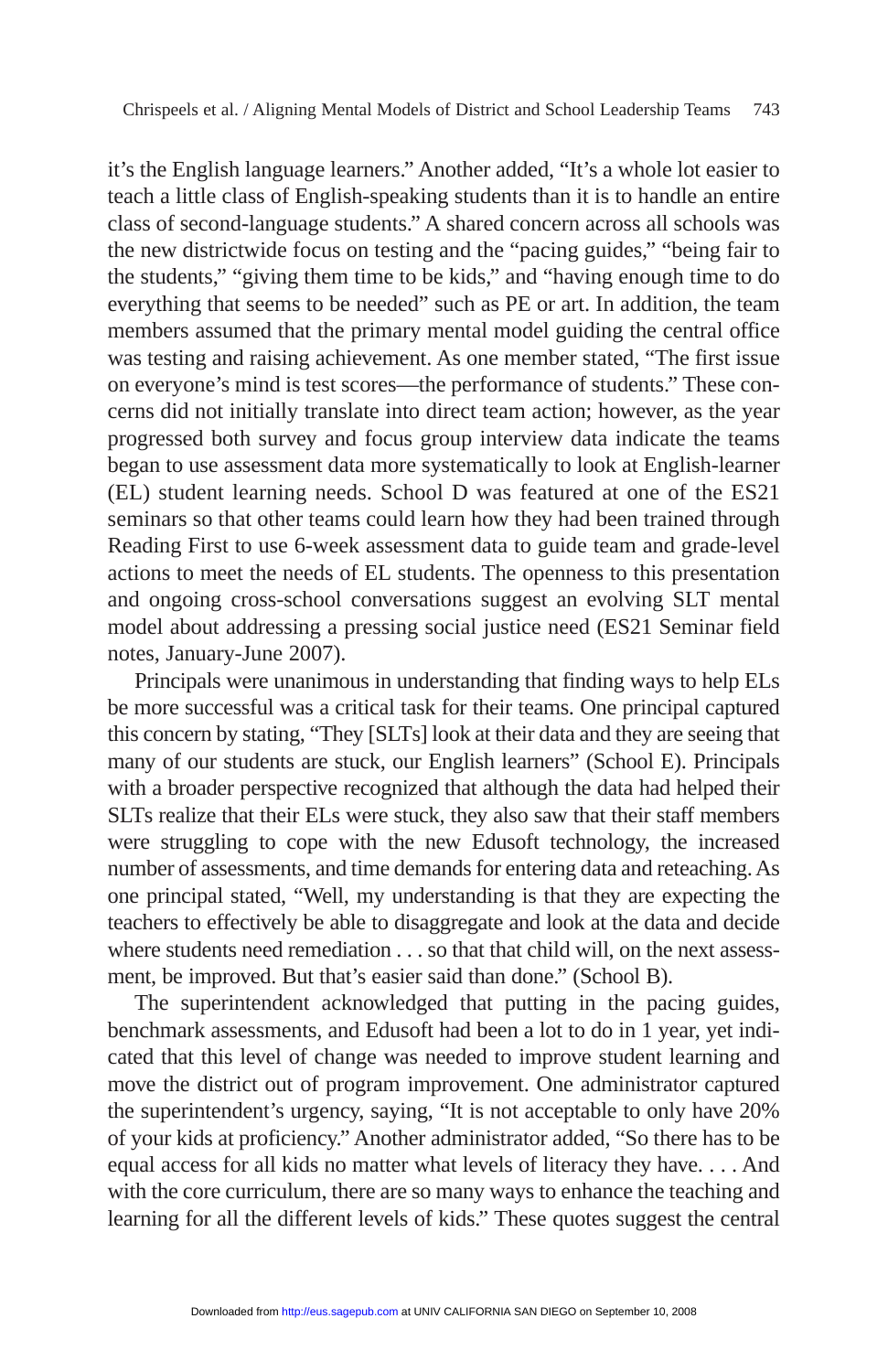office holds a mental model that recognizes the urgency for change and the need to focus on instructional practices as the way to raise EL achievement.

## **Discussion**

Findings from this study suggest that teacher team members and principals began to develop a shared mental model of the SLT leadership tasks as they engaged in dialogue, collaborative work, and shared experiences. During the course of the year, the district liaison recognized the importance of her involvement in the ES21 seminars, the significance of SLTs to the district's reform process, and the need to provide leadership teams with professional development, indicating a shift in her mental model about SLTs.

#### **Alignment of Mental Models**

We hypothesized that SLTs have the potential to serve as leaders who broaden the bridge between district- and school-level reform. Two important shared mental models were identified that seem to support this potential. First, there is a strong agreement that the SLTs serve as a significant communication link relaying information from the principal (district) to grade-level colleagues and then bringing input and ideas back to the team for consideration and action. Team skills as well as pedagogical knowledge learned in the ES21 seminars seemed to have enabled these teams to move from transmitters of information to interactive communication and engagement with ideas and with colleagues. These changes during the 1st year fostered a stronger shared mental model about the communication task of the leadership teams at the school level. What is not found in the data is a collective, team sense that SLTs need to be part of a broader communication bridge with the central office. Interestingly the district liaison's shifting mental model led in the fall of 2007 to a new systemwide theory of action. The district initiated a leadership team development program for all schools while maintaining a strong communication link with principals. The creation of a more formal linkage and communicative relationship may allow for more explicit discussions of team and district theories of action, thus increasing an important opportunity for collective dialogue and greater coconstruction of the reforms (Datnow et al., 2006; Hubbard et al., 2006).

Second, SLT members and central office staff shared a mental model in regard to the task of developing people. Both agreed that a critical role was leading and guiding the work of grade-level colleagues during designated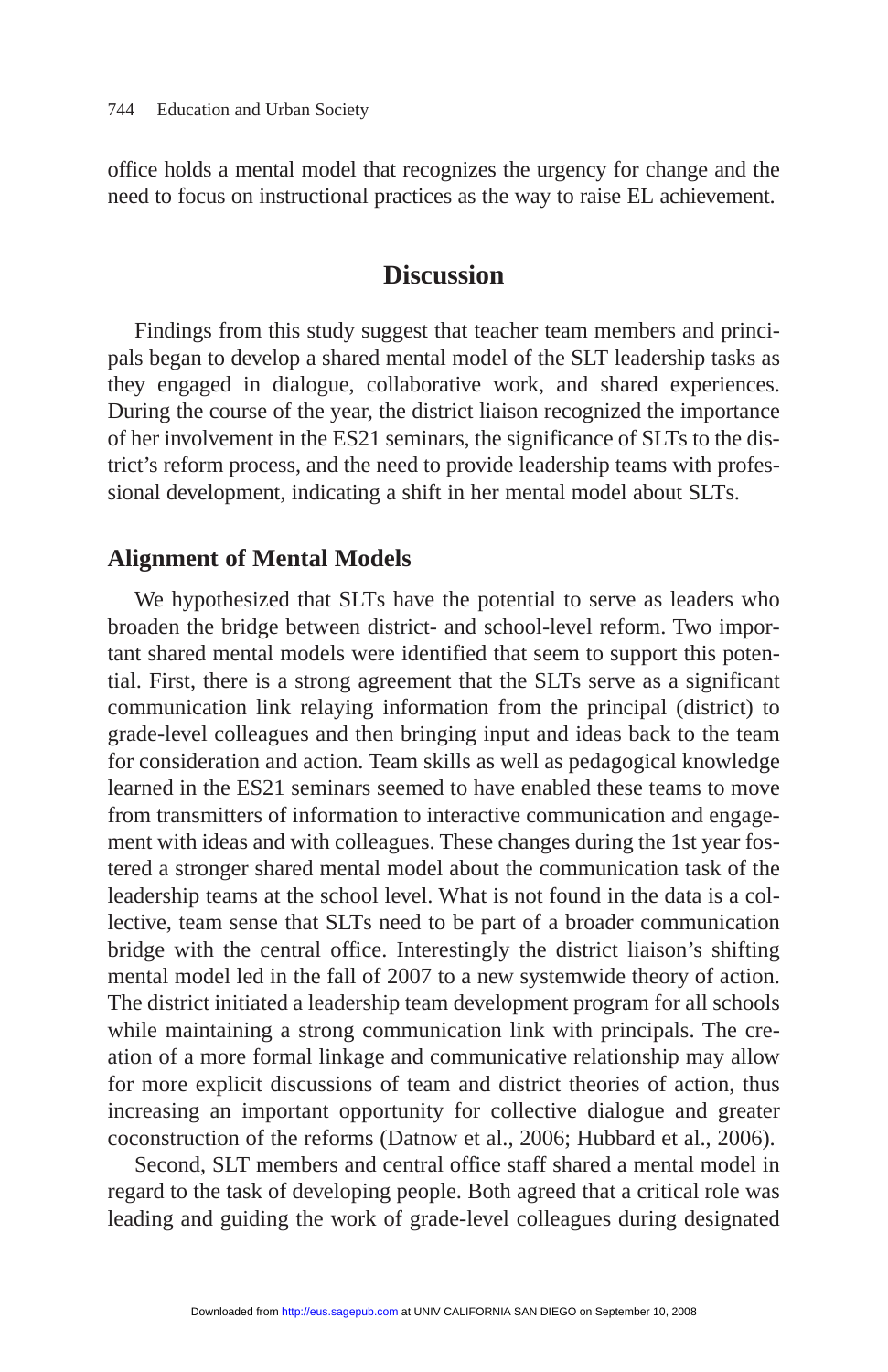collaboration time. Through the capacity building provided by ES21, by the end of the year, the SLTs in their grade-level leader role seemed to be serving as a potentially strong bridge for helping colleagues learn how to implement the 6-week assessments, which only one team had been doing prior to the ES21 intervention, plan intervention strategies for low-performing students, and look at student work. These grade-level activities have all been shown to be important in changing teaching practices (Chrispeels et al., 2006). As two principals noted, however, not all team members were finding facilitating the work of their grade level an easy task. This suggests that aligned mental models may be helpful but insufficient if capacity for leadership is not also developed.

#### **Misaligned Mental Models**

We found less alignment in mental models in three leadership tasks: setting direction to focus on student achievement, redesigning the organization to use testing to drive instruction, and leading a social justice agenda to close the gap for ELs. The concept of setting direction for the school is relatively new for these SLT members. There is an inherent tension in the "setting direction" task at the school level compared to the direction set by the district. Implicitly, SLTs knew that their job was to improve student learning, teach the adopted curriculum, assess students with all the required tests, and meet the needs of ELs. Yet interestingly, at the initial stages of formation, no team explicitly stated "improving student learning" as a leadership task for the team. One explanation for this absence could be that the team members felt this goal was already stated in the Single Site Plan and did not need to be rearticulated by the team. The ACE focus goal set at the second seminar seemed to help give the teams direction and purpose.

The literature on effective teams (Larson & LaFasto, 1989), however, suggests that this lack of explicitness in seeing the leadership task as setting direction and shaping a shared vision may be critical in terms of success in raising achievement. It is noteworthy that in the fall of 2007, for the first time, the district set an explicit districtwide instructional focus to improve reading comprehension—"Every school, every teacher, everyday for every child." In addition, they set a cultural goal of collaboration to achieve the instructional goal. Given a year of team building and collaboration at the site level, data suggest these five SLTs are well poised to respond to these new district goals in ways that will enhance system coherence, shared purpose, and student learning.

What has not been negotiated or made explicit is if the teams are to be merely conduits of information from the district to the schools or if they are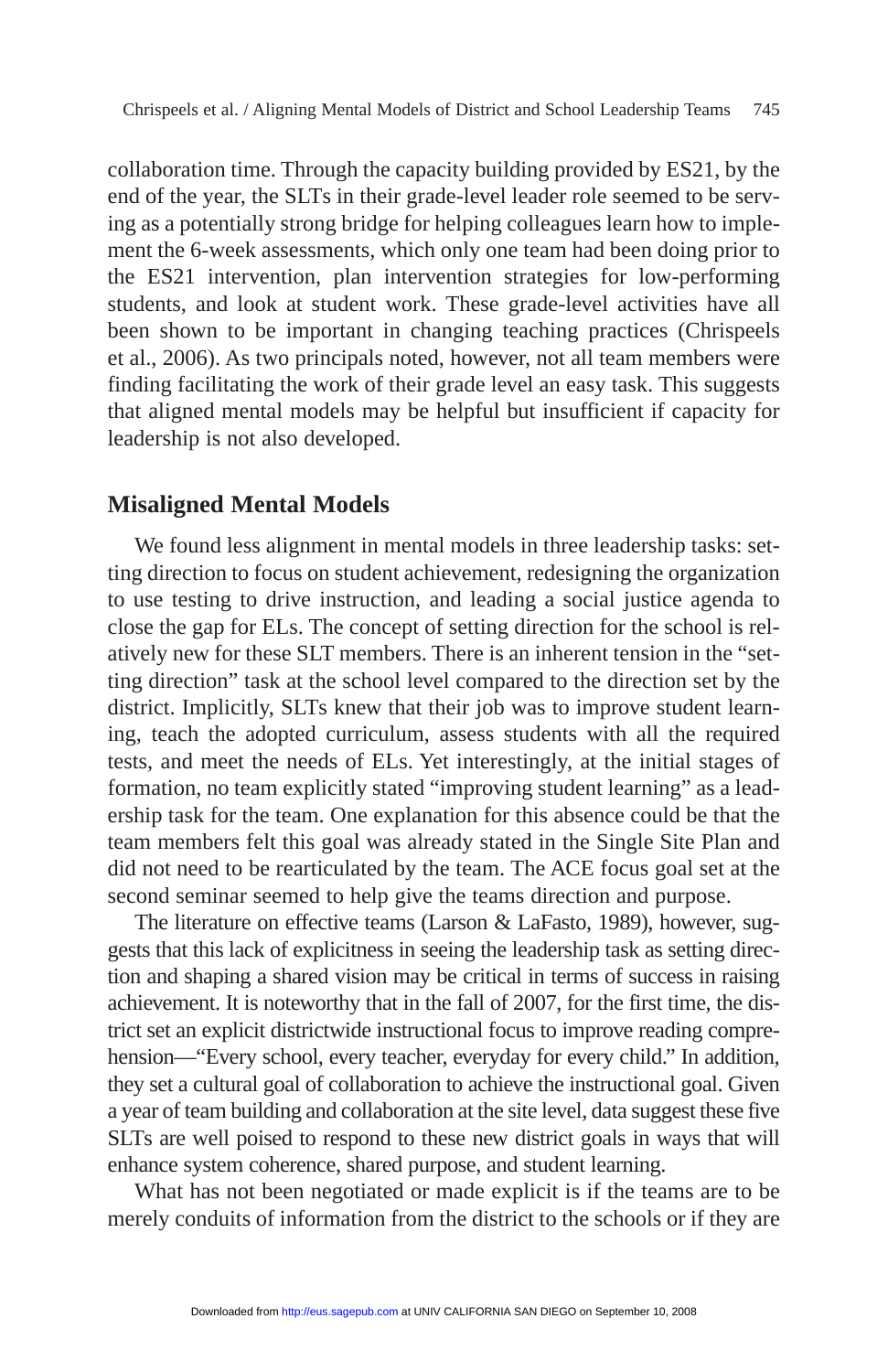to have an active role in problem solving and decision making for their own sites within the broad framework of the district instructional focus. Research by David (1995) and Talley and Keedy (2006) indicates that effective teams actively engage in making curricula and instructional decisions to facilitate bottom–up problem solving. Other research suggests that a failure to reach agreement on decision-making roles can have negative consequences (Chrispeels, 2004; Martin & Chrispeels, 2004). Thus, a critical tension exists between school and district in maintaining the balance between school autonomy and district coherence and control. Although this tension is likely to always be present, the data from this study suggest that central office staff and teams may benefit from more clearly articulating a theory of action regarding leadership teams and their role in the improvement process (Agullard et al., 2005).

Another point of divergence between central administrators and SLTs is not around the goal—improved student learning—but around the constant measurement of student learning with standardized tests, a key redesign component for this case district. Although the interview data indicate SLTs are acknowledging the purpose of these testing demands, at the same time, there is a genuine concern with too much focus on standardized testing and insufficient time to plan and reteach. School D provides an interesting contrast to the other four teams. For 3 years, it has been implementing assessments every 6 weeks and developing an action plan based on data. Team D's frustration with testing is substantially less than other teams'. This suggests the importance of sustaining an initiative with sufficient support if teachers are to see the potential benefits, in this case, of systematically tracking student progress and using the data to plan instruction, which all teams are now beginning to do. Thus, this mismatch in mental models may ease over time, as was the case with School D. Alternatively, as this study suggests, increased dialogue between the central office and SLTs could more immediately enhance coherence and create aligned theories of action.

Finally, mental models of team members and central office perspectives of the task of leading for social justice seem to reflect the area of greatest potential tension. All agreed that meeting the needs of ELs is the most pressing challenge. By spring 2007, the SLTs were beginning to look more carefully and systematically at the EL data and how they could better meet student needs. Teachers, however, still feel concerned about the shifting demographics of the community, which has resulted in increased numbers of EL students, and feel constricted in their teaching by the prescriptive curriculum and pacing guides that allow less time for reteaching. Mintrop (2003) in his studies also found similar frustrations on the part of teachers. Principals and the central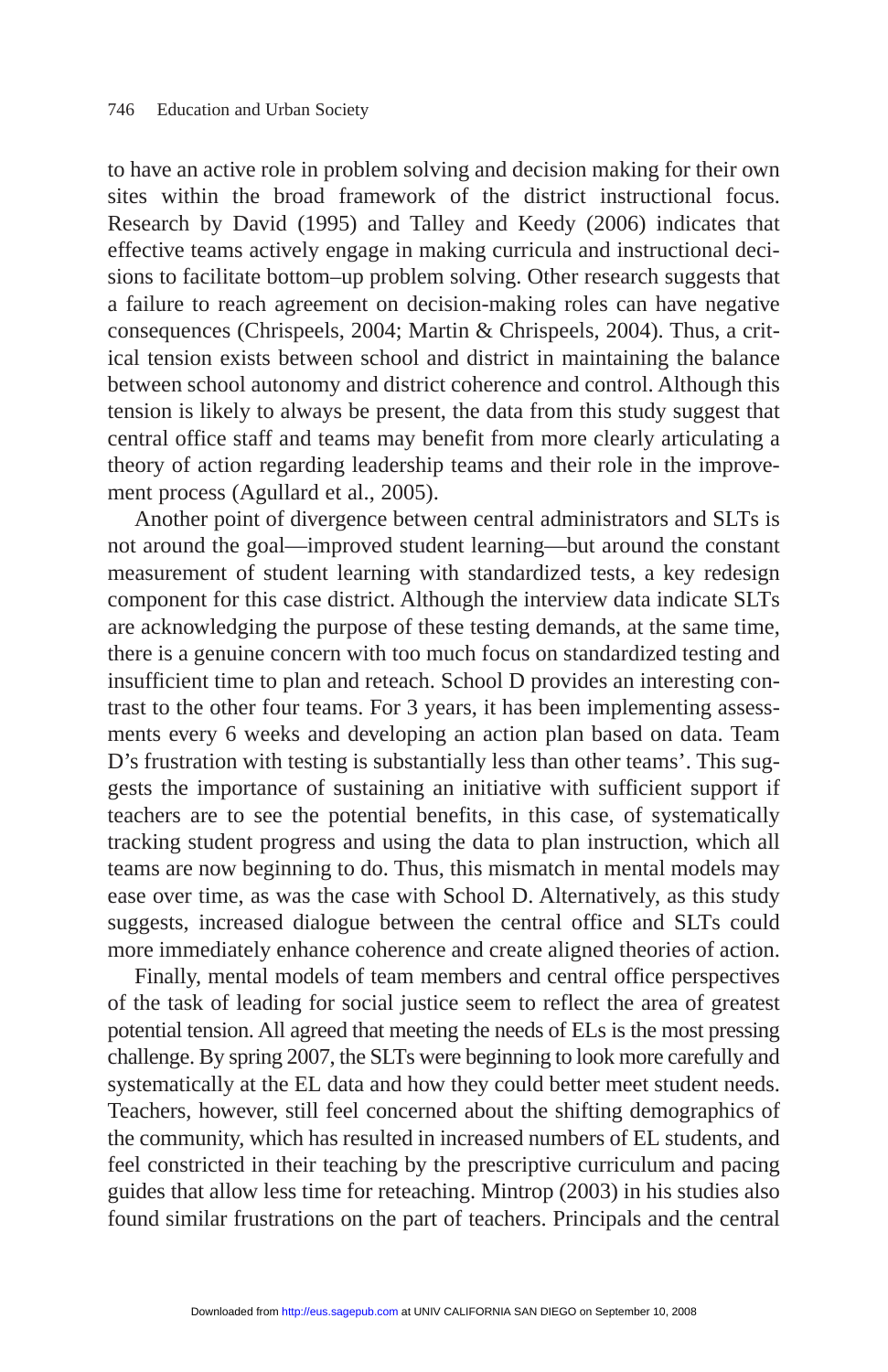office, in contrast, seemed to frame the gap in EL student achievement as an urgent social justice issue and expressed concern that teachers needed to differentiate instruction and more closely follow the curriculum. This clash in locus of control regarding the social justice issue of closing the achievement gap for ELs is substantial and perpetuates mutual blaming. Research suggests the need for teachers to perceive they have the collective and individual efficacy (Goddard, 2004; Tschannen-Moran, 2004) to help all students achieve and that changes in their instruction make a difference. The tensions make it more difficult to engage in dialogue and collaborative problem solving, which can lead to a shared mental model of social justice. Furthermore, these contrasting perspectives unless discussed may lead to what Ingersoll (2003) and Little and Bartlett (2002) have found to be teacher burnout from reform efforts.

# **Concluding Thoughts**

Many reform initiatives require or rely on leadership teams as a structure to guide the process, yet limited attention has been given to the mental models held by the central office and the SLTs about the tasks of leadership. The design of the ES21 intervention to have a district liaison at the seminars acknowledged the importance of coordinated school and district reform efforts. The initial areas of agreement about aspects of the tasks of setting direction and developing people grew stronger as the professional development proceeded. This convergence in mental models seemed to enable the SLTs to serve as a bridge between the district and the larger school community, especially as the SLTs learned strategies for working with grade-level colleagues.

In the areas of divergence, especially the task of leading for social justice, the evidence indicates a continuing lack of alignment in mental models. This study suggests that teams and the central office may need more time for dialogue and protocols that specifically help them surface the assumptions and beliefs that underlie their mental models and shape their actions. Without attention to these contrasting mental models, the district and its schools are likely to continue in their struggle to meet the needs of its ELs. Significantly, this study shows that with professional development, time, and safe space to surface assumptions that enable SLTs and the central office to align mental models, SLTs could also bridge previously unchartered waters between the central office and the schools in ways that can enhance organizational effectiveness, coherence, and goal attainment.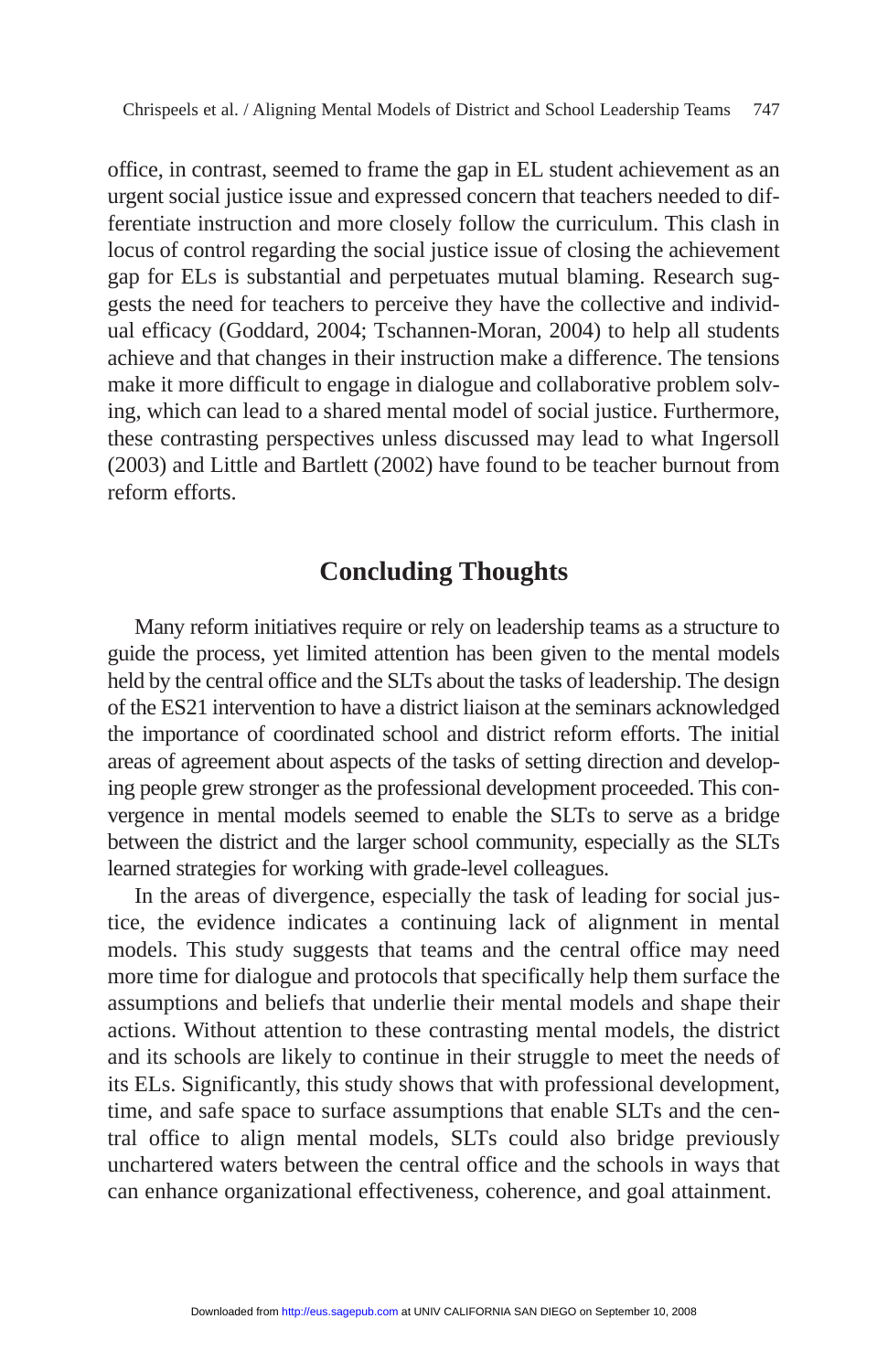# **References**

- Agullard, K., Huebner, T. A., Goughnour, D., & Calisi-Corbett, G. (2005). *The impact of three different approaches to districtwide continuous improvement*. San Francisco: WestEd.
- Argyris, C. (1985). *Strategy change and defensive routines*. Boston: Pitman.
- Argyris, C. (1993). *Knowledge for action: A guide to overcoming barriers to organizational change*. San Francisco: Jossey-Bass.
- Burke, P. H. (2004). Lessons learned about sustainable results in urban middle schools: Four principals and their reflection on the process of change. In J. H. Chrispeels (Ed.), *Learning to lead together: The promise and challenge of sharing leadership* (pp. 192-218). Thousand Oaks, CA: Sage.
- California Department of Education. (2006, August). Dataquest. Retrieved December 18, 2006, from http://data1.cde.gov/Dataquest/
- Chrispeels, J. H. (2002). An emerging conceptual and practical framework for implementing district-wide effective schools reform. *Journal for Effective Schools, 1*(1), 17-30.
- Chrispeels, J. H. (Ed.). (2004). *Learning to lead together: The promise and challenge of sharing leadership*. Thousand Oaks, CA: Sage.
- Chrispeels, J. H., Andrews, C., & González, M. (2007). System supports for teacher learning and school improvement. In T. Townsend (Ed.), *International handbook on school effectiveness and improvement*. Dordrecht, the Netherlands: Springer.
- Chrispeels, J. H., & González, M. (2006). The challenge of system change in complex educational systems: A district model to scale up reform. In A. Harris & J. H. Chrispeels (Eds.), *Improving schools and educational systems: International perspectives* (pp. 241-273). London: Routledge.
- Coburn, C. E. (2003). Rethinking scale: Moving beyond numbers to deep and lasting change. *Educational Researcher, 32*(6), 3-12.
- Daly, A. J., & Chrispeels, J. H. (2005). From problem to possibility: Leadership for implementing and deepening the process of effective schools. *Journal for Effective Schools, 4*(1), 7-25.
- Darling-Hammond, L., Hightower, A. M., Husbands, J. L., LaFors, J. R., Young, V. M., & Christopher, C. (2006). Building instructional quality: 'Inside-out' and 'outside-in' perspectives on San Diego's school reform. In A. Harris & J. H. Chrispeels (Eds.), *Improving schools and educational systems: International perspectives* (pp. 129-185). London: Routledge.
- Datnow, A., Lasky, S., Stringfield, S., & Teddlie, C. (2006). *Integrating educational systems for successful school reform in diverse contexts*. Cambridge, UK: Cambridge University Press.
- David, J. L. (1995, April). *School-based decision making: Linking decisions to learning*. Paper presented at the Annual Meeting of the American Education Research Association, San Francisco, CA. (ERIC Document Reproduction Service No. ED389059)
- Edmonds, R. R. (1979). Effective schools for the urban poor. *Educational Leadership, 37*(10), 15-24.
- Felner, R., Jackson, A. W., Kasak, D., Mulhall, P., Brand, S., & Flowers, N. (1997). The impact of school reform for the middle years. *Phi Delta Kappan, 78*(7), 528-532.
- Goddard, R. D. (2004). Collective efficacy beliefs: Theoretical developments, empirical evidence, and future directions. *Educational Researcher, 33*(3), 3-9.
- Harris, A., & Chrispeels, J. H. (Eds.). (2006). *Improving schools and educational systems: International perspectives*. London: Routledge.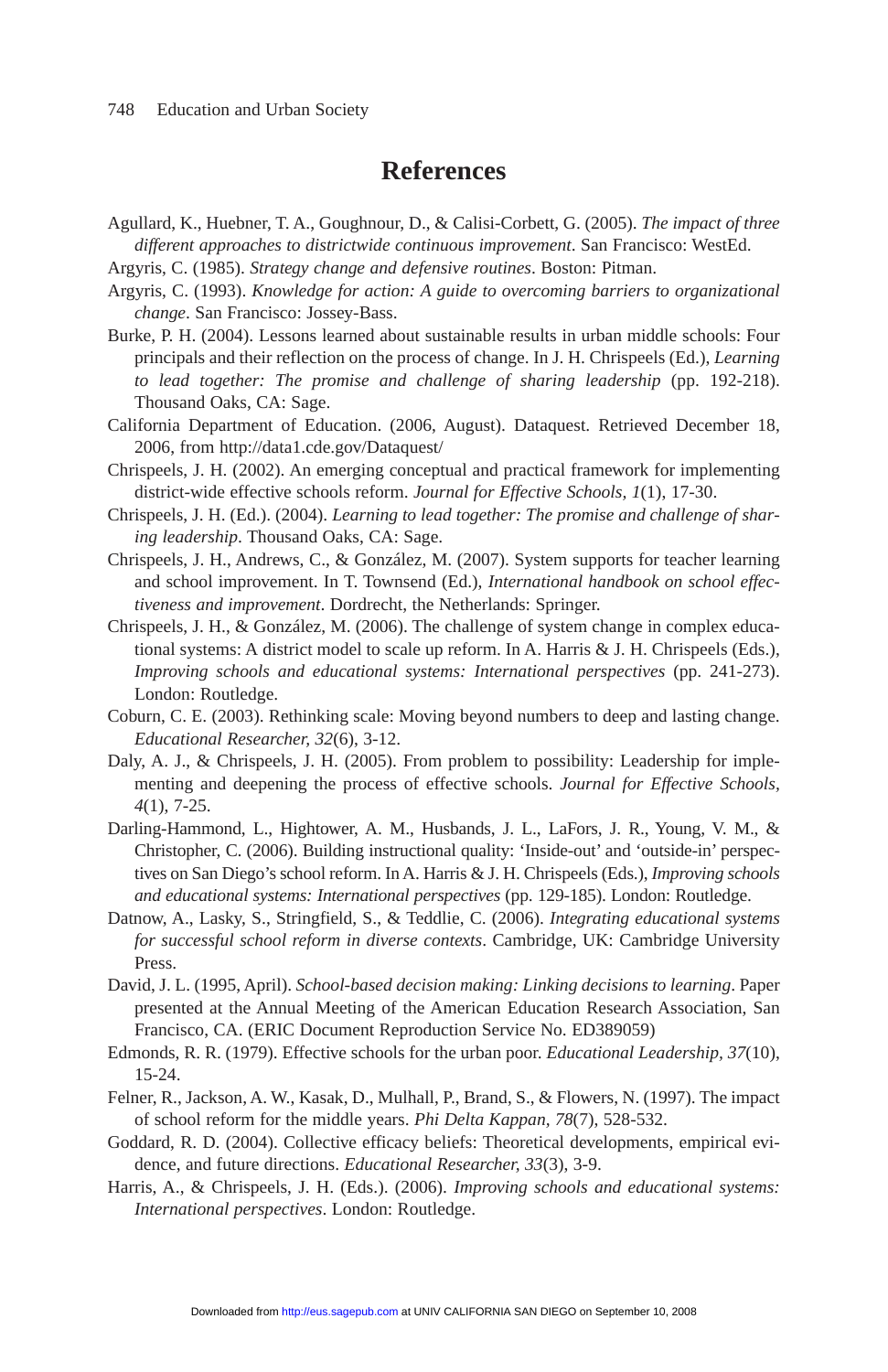Chrispeels et al. / Aligning Mental Models of District and School Leadership Teams 749

- Haynes, N. M., Comer, J. P., & Hamilton-Lee, M. (1988). The School Development Program: A model for school improvement. *The Journal of Negro Education, 57*(1), 11-21.
- Hopkins, D., & Reynolds, D. (2001). The past, the present and future of school improvement: Towards the third age. *British Educational Research Journal, 27*(4), 459-475.
- Hubbard, L., Mehan, H., & Stein, M. K. (2006). *Reform is learning: School reform, organizational culture, and community politics in San Diego*. London: Routledge.
- Ingersoll, R. M. (2003). *Who controls teachers' work? Power and accountability in American schools*. Cambridge, MA: Harvard University Press.
- Larson, C. M., & LaFasto, F. M. J. (1989). *Teamwork: What must go right and what can go wrong*. Thousand Oaks, CA: Sage.
- Lasky, S. (2005). A sociocultural approach to understanding teacher identity, agency, and professional vulnerability in a context of secondary school reform. *Teaching & Teacher Education: An International Journal of Research and Studies, 21*(8), 899-916.
- Lasky, S., Stringfield, S., Teddlie, C., Kennedy, E., Schaffer, E., Chrispeels, J. H., & Daly, A. J. (2005). Designing and conducting a gold standard effective schools study. *Journal for Effective Schools, 4*(1), 27-45.
- Leithwood, K. A., Louis, K. S., Anderson, S. A., & Wahlstrom, K. (2004). *How leadership influences student learning*. New York: Wallace Foundation.
- Leithwood, K. A., & Riehl, C. (2003). *What we know about successful school leadership*. Philadelphia: Laboratory for Student Success, Temple University.
- Levin, H. M. (1987). Accelerated schools for disadvantaged students. *Educational Leadership, 44*(6), 19-21.
- Levine, D. U., & Lezotte, L. W. (1990). *Unusually effective schools: A review and analysis of research and practice*. Madison: National Center for Effective Schools Research and Development, University of Wisconsin Press.
- Little, J. W., & Bartlett, L. (2002). Career and commitment in the context of comprehensive school reform. *Teachers and Teaching: Theory and Practice, 8*(3), 345-370.
- Martin, K. J., & Chrispeels, J. H. (2004). A middle school strives to achieve team leadership through opposition and uncertainty. In J. H. Chrispeels (Ed.), *Learning to lead together: The promise and challenge of sharing leadership* (pp. 104-131). Thousand Oaks, CA: Sage.
- Marzano, R. J., Waters, T., & McNulty, B. A. (2005). *School leadership that works: From research to results*. Alexandria, VA: Association of Supervision and Curriculum Development.
- McLaughlin, M., & Talbert, J. (2003). *Reforming districts: How districts support school reform*. Seattle: University of Washington, Center for the Study of Teaching and Policy.
- Mintrop, H. (2003). *Schools on probation: How accountability works (and doesn't work)*. New York: Teachers College Press.

Prestine, N. A., & Bowen, C. (1993). Benchmarks of change: Assessing essential school restructuring efforts. *Educational Evaluation and Policy Analysis, 15*(3), 298-319.

- Reeves, D. B. (2000). *Accountability in action: A blueprint for learning organizations*. Denver, CO: Advanced Learning Press.
- Senge, P. M. (1990). *The fifth discipline*. New York: Doubleday.
- Senge, P., Kleiner, A., Roberts, C., Ross, R. B., & Smith, B. J. (1994). *The fifth discipline fieldbook: Strategies and tools for building a learning organization*. New York: Doubleday.
- Sizer, T. (1986). Rebuilding first steps by the Coalition of Essential Schools. *Phi Delta Kappan, 68*(1), 38-42.
- Slavin, R., Madden, N., Karweit, N., Livermon, B., & Dolan, L. (1990). Success for all: Firstyear outcomes of a comprehensive plan for reforming urban education. *American Educational Research Journal, 27*(2), 255-278.